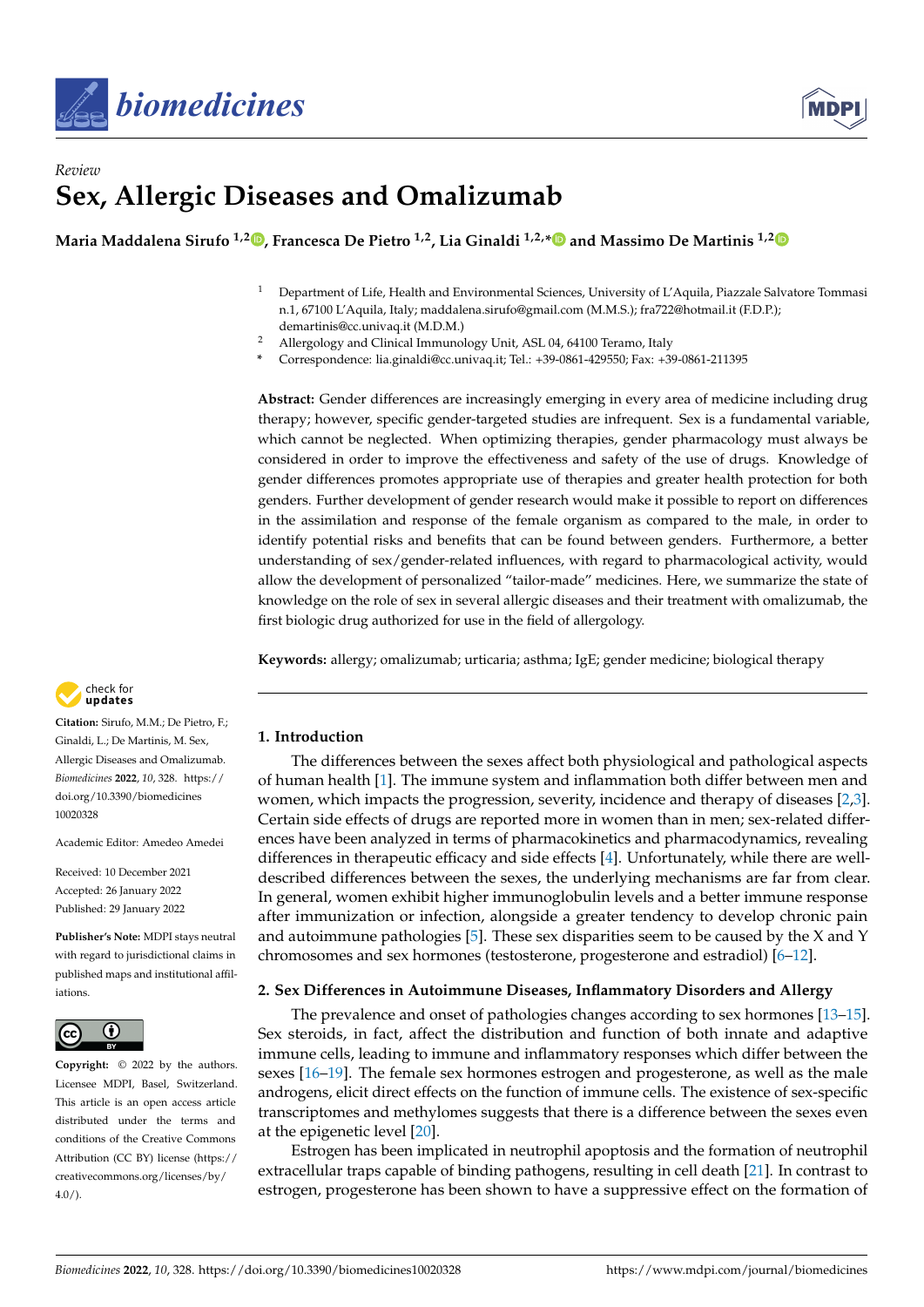neutrophil extracellular traps [\[22\]](#page-8-13). A reduction in spontaneous apoptosis was observed in female-derived neutrophils, as compared to those derived from males [\[23\]](#page-8-14). The X chromosome is thought to be involved in the better immune responses of women, making them more resistant to infections, and in the breakdown of self-tolerance which is observed as a predominance of autoimmune diseases in women (78%) [\[24\]](#page-8-15). Estrogens possess inductive effects on autoimmune-related immune responses and are considered to promote inflammatory reactions. Female sex hormones, estrogens, promote the autoimmune response and are considered pro-inflammatory. However, estrogens may exhibit anti-inflammatory features depending on the cell types involved, the immune stimulus, target organ, concentration, timing and intracellular metabolism of the estrogen, and estrogen receptor subtype expression. On the other hand, male sex hormones perform immunosuppressive and anti-inflammatory activities. Scleroderma, multiple sclerosis, rheumatoid arthritis and asthma, in particular, reflect these gender differences [\[25](#page-8-16)[–30\]](#page-9-0). The incidence and course of systemic lupus erythematosus (SLE) differ between the sexes, with a nine-fold higher incidence in women linked to the influence of estrogen on epigenetic, immune and genetic factors (X-linked genes such as Foxp3, TNF and Tlr7) [\[31,](#page-9-1)[32\]](#page-9-2). Hashimoto's thyroiditis, Graves' disease, myasthenia gravis, multiple sclerosis and Sjögren's syndrome are also prevalent in women compared to men [\[33–](#page-9-3)[37\]](#page-9-4). Gender differences have been documented in patients with Crohn's disease, with more girls affected by extra-intestinal manifestations and subject to ileocecal resections than boys [\[38–](#page-9-5)[40\]](#page-9-6). In contrast, the reverse relationship occurs for cardiovascular disease (CVD), with men more at risk than women of the same age, reinforcing the protective role of estrogen in these pathologies [\[41,](#page-9-7)[42\]](#page-9-8). Women also show better resolution of sepsis episodes and have a lower incidence of gout in the fertile period than men [\[43,](#page-9-9)[44\]](#page-9-10). The perception of pain is more intense in women [\[9\]](#page-8-17); this could make it difficult to identify the severity of the pathology, as happens in female asthmatic patients who describe more symptoms and a worse quality of life [\[45–](#page-9-11)[50\]](#page-9-12). Muñoz-Cruz S. et al. demonstrated that estradiol, progesterone, testosterone and DHT regulate the release of histamine by mast cells (MC) via binding to receptors present on MCs in dose- and gender-dependent manners [\[51\]](#page-9-13).

In addition, the activity of hormones in atopic dermatitis (AD) has been demonstrated [\[52\]](#page-9-14), with a different dermatological manifestation based on IgE sensitization only in male patients [\[53\]](#page-9-15).

Male sex hormones, testosterone and dehydroepiandrosterone appear to be reduced in dermatological patients, while estrogens are able to activate mast cells and influence the female prevalence of urticaria, especially in certain age groups [\[54\]](#page-9-16). Conversely, hormones do not appear to have a significant effect on the outcome of the oral food challenge (OFC) [\[55\]](#page-9-17).

#### **3. Asthma and Hormone-Related Differences**

Asthma is a common, heterogenous, multifactorial and chronic inflammatory airway disease, characterized by reversible bronchial obstruction, bronchial hyper-responsiveness and airway inflammation. Asthma affects more than 300 million people, with a prevalence of 6% in adults and 4% in minors [\[56\]](#page-9-18). Asthmatic adult females have a predominant prevalence: 9.7% versus 5.7% in males, a predominance of non-allergic asthma and a more severe morbidity than males, such as more visits and hospitalizations and higher death rates [\[57\]](#page-9-19). Approximately 5–10% of the population is affected by asthma, often adequately controlled by corticosteroid therapy (ICS) and long-acting beta2-agonists (LABA) despite increased anxiety and depression in these patients [\[58,](#page-10-0)[59\]](#page-10-1). Elderly patients (>65 years) represent a class that is most at risk due to the presence of comorbidities, therapies already in place and technical difficulties in handling inhalers [\[60\]](#page-10-2). These patients are also likely to be underdiagnosed, due to factors such as a tendency to minimize symptoms, technical difficulties in performing spirometry diagnoses and a lack of adapted reference values for functional test results [\[61\]](#page-10-3). The different prevalence of asthma in the two sexes and the increased incidence in women in the reproductive years would seem to suggest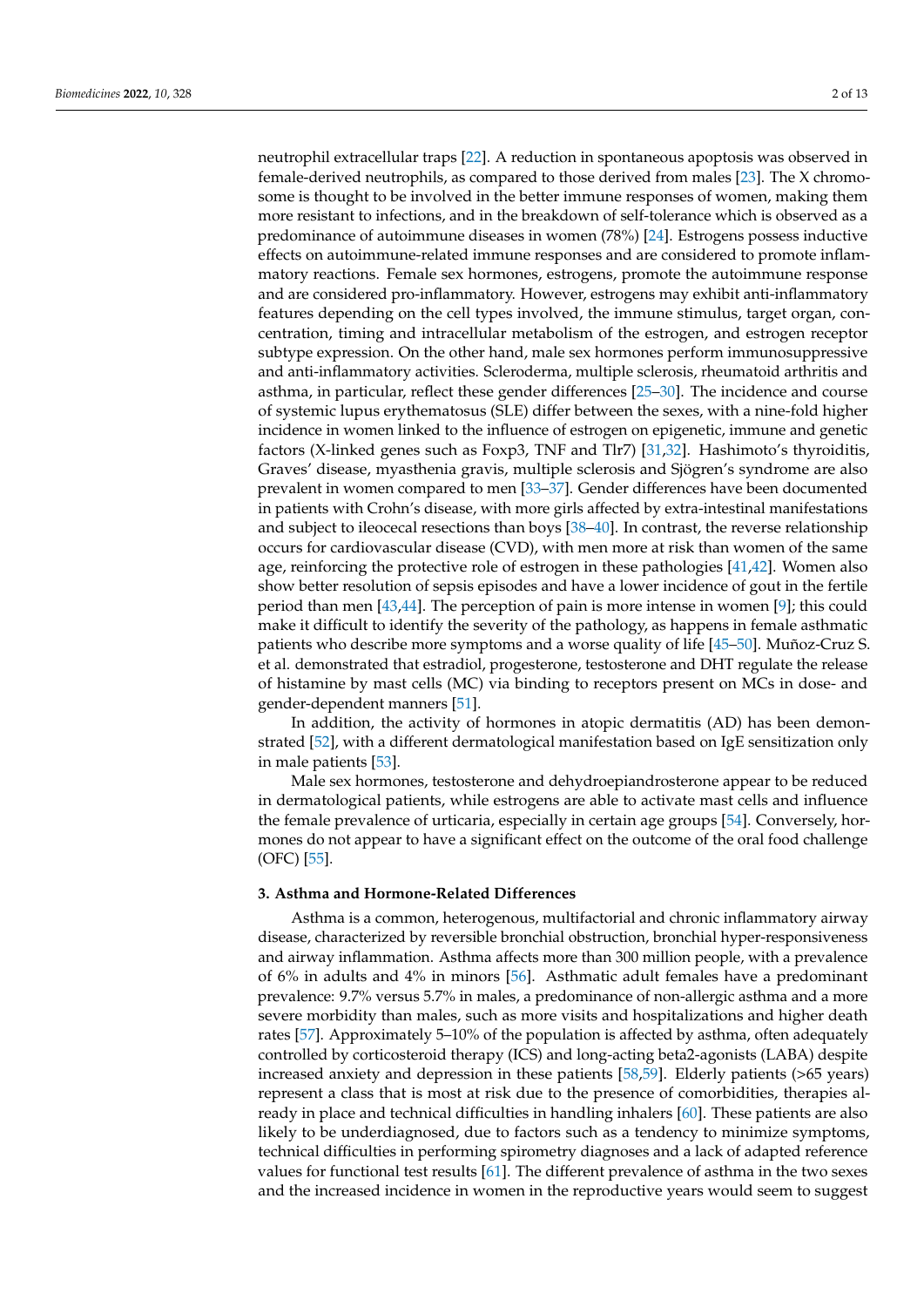a protective role of androgens compared to the pro-inflammatory one played by estrogens [\[62\]](#page-10-4). In particular, an increased production of leukotrienes was observed in women which is potentially responsible for the increase in the incidence and severity of the disease in women [\[9\]](#page-8-17). The reported trends in asthma prevalence suggest that sex hormones are implicated in asthma pathogenesis, with female sex hormones and their receptors favoring asthma development, and male sex hormones and their receptors exerting a protective effect. Some authors have suggested a greater hyper-responsiveness in females than in males, others have underlined differences between genders in lung capacity [\[57\]](#page-9-19). Gender differences are found both in the anatomy and in the perception of the pathology. Female lungs are smaller and have fewer alveoli but show better forced expiratory flows. Despite this, the perception of the disease is worse in women with a greater impact on quality of life (QoL) [\[58\]](#page-10-0). The prevalence and severity of asthma are frequently associated with key moments in the reproductive life of women, with worse symptoms during the cycle and the premenstrual phases [\[63\]](#page-10-5). The hormonal fluctuations characterizing these phases determine a greater bronchial hyper-reactivity through an increase in the inflammatory response, with a higher incidence of severe asthma during menstruation. In particular, in women with severe asthma, some markers of inflammation including eosinophils in the sputum, exhaled nitric oxide and serum concentrations of leukotrienes and C4 are increased [\[64,](#page-10-6)[65\]](#page-10-7). Senna et al. showed that respiratory allergies, especially asthma, but also allergic rhinitis, are prevalent in males in childhood but occur at a higher rate in the female sex in adulthood [\[66\]](#page-10-8). This difference between females and males is based on the immunological effects of female hormones and particularly their capacity of modulation of the inflammatory response. Estrogens act on several cells: dendritic cells, innate lymphoid cells, Th1, Th2,  $T_{reg}$  and  $B_{regs}$  cells, and on a number of cytokines, including interleukin (IL)-4, IL-5, IL-10 and IL-13, producing increased IgE-dependent and IgE-independent degranulation, increased DC differentiation, increased cytokine responsiveness, production of IL-8, IL-6, IL-4, Il-5, IL-13, IL-10 and MCP-1, up-regulation of CD40 and MHCII, enhancement of the type 2 response, suppression of the type 1 response, increased expression of histamine receptors 2 and 3, down-regulation of IL-33 and a reduced susceptibility to allergic airway inflammation [\[54](#page-9-16)[,67–](#page-10-9)[72\]](#page-10-10). A higher risk of new-onset asthma or exacerbations has been reported in women using postmenopausal hormone replacement therapy. Matteis et al. showed that in 30% of asthmatic women, there was a marked bronchial reactivity to methacholine during the follicular phase. Conversely, in the luteal phase, there were higher serum and sputum testosterone levels with lower bronchial reactivity compared to the follicular phase. No impact of sex on response to therapy in asthmatic individuals was reported by the Asthma Clinical Research Network (ACRN) of the National Heart, Lung and Blood Institute [\[73\]](#page-10-11). Treatment failures and the use of rescue drugs are more frequent in women, although this observation is not statistically significant. FEV1 percentages were found to be slightly higher in females than in males, while no significant differences were reported for IgE levels, blood eosinophils, exhaled nitric oxide levels or symptoms. It was also shown that there was no difference between women and men over the age of 30 with regard to treatment failure. Instead, gender differences were found in personality traits and beliefs regarding therapy, which could influence therapeutic adherence in asthmatic patients [\[74\]](#page-10-12).

Females had better respiratory function but reported more nocturnal awakenings and difficulties in daily activities [\[75\]](#page-10-13). Therapeutic outcomes and perception of the disease vary according to gender. Further studies to understand the mechanisms underlying these differences would be useful to ensure a personalized diagnostic approach and genderoriented therapy [\[58\]](#page-10-0).

## **4. Urticaria**

Urticaria is an itchy skin disease characterized by raised, circumscribed, erythematous, edematous and unprompted wheals. Wheals with varying distribution are generally circular and evanescent over a few hours. Urticaria is classified as acute if it lasts less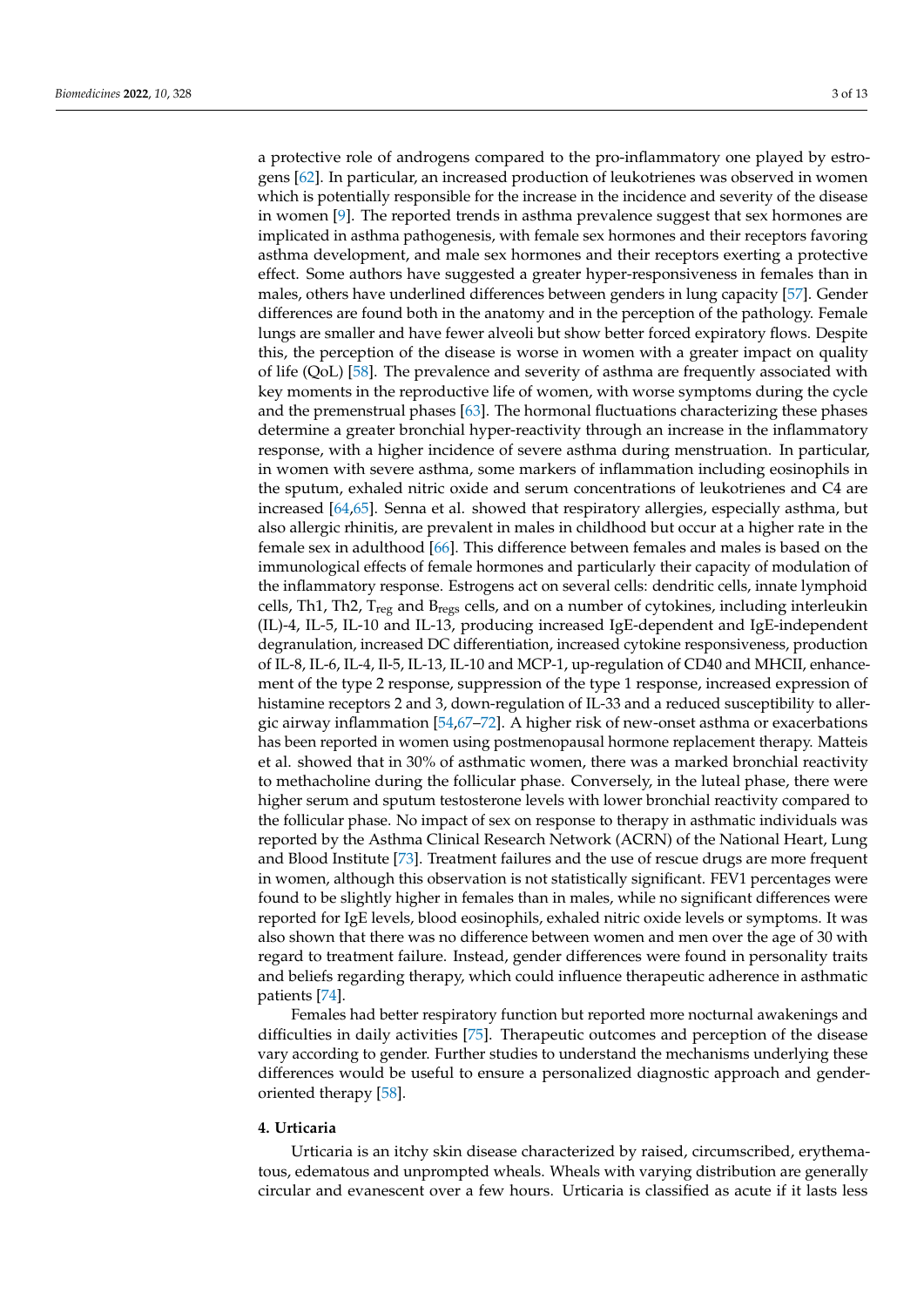than 6 weeks or chronic (CU) if the manifestation exceeds 2 weeks. In turn, CU is divided into chronic spontaneous urticaria (CSU) and physical urticaria (CINDU): lesions in patients with CSU occur spontaneously, without physical or environmental stimuli, whereas CINDU is less common and requires specific triggers which can be physical stimuli. Eun S.J. et al. [\[54\]](#page-9-16) reported that male sex, being over 10 years of age, urban residency and autoimmune thyroid disease were associated with an increased risk of chronicity. Urticaria is more common in women, and autoimmune conditions often underlie the onset of CSU, with autoimmune thyroid disease associated with a higher incidence and chronicity of urticaria [\[76\]](#page-10-14). In fact, CU can also be a manifestation associated with autoimmune diseases, such as systemic lupus erythematosus, rheumatoid arthritis, hypo/hyperthyroidism, Sjögren's syndrome, type 1 diabetes mellitus, celiac disease, some auto-inflammatory syndromes and malignancy. However, recent studies have revealed that a female predominance of urticaria is observed only in specific age groups. A clear female predominance for new-onset urticaria is reported only for patients aged 20–44 and 45–64 years [\[77\]](#page-10-15). The female predominance of urticaria in specific age groups could be due to estrogen. Estrogen is believed to enhance humoral immunity and antibody synthesis. The fact that CU is twice as frequent in women than in men may be associated with diseases and conditions characterized by sex hormone changes, including those caused by hormonal contraceptives, pregnancy, the menstrual cycle, menopause and/or hormone replacement therapy. In light of these facts, Rogala et al. suggested that fluctuations in the hormonal milieu may play a role in the pathogenesis of the disease. In support of this hypothesis is the fact that, as with estradiol, low concentrations of environmental estrogens are capable of causing mast cell degranulation, suggesting they play a role in the pathogenesis of mast cell-dependent diseases [\[78\]](#page-10-16). A gender difference in the expression profiles of histamine receptors and mast cells was also demonstrated in experimental studies [\[79,](#page-10-17)[80\]](#page-10-18).

#### **5. Sex and Biological Therapy**

The effectiveness of some drugs differs between the two sexes, and yet, current treatments are not personalized to the patient, affecting both women and men without the evaluation of the effectiveness of the drug by gender.

Gender differences in pharmacology are very important and partly attributable to the different biology of the two sexes. Hormonal variations, weight, body composition, gastric acidity and glomerular filtration can influence the absorption, distribution, metabolism and elimination of drugs.

Although sex is reported in all studies, subgroup analyses are only rarely undertaken, except for when pathologies show a clear sex-dependent phenotype [\[81\]](#page-10-19). Similarly, whether, and which, adverse drug effects are prevalent in men or women should be assessed in the registration of studies, considering the different metabolic responses to drugs in absorbing and eliminating the active molecules contained within them.

In recent years, significant differences have been documented between women and men in response to biologic drugs used in the therapy of neoplastic and chronic inflammatory diseases, such as rheumatic diseases and chronic inflammatory bowel diseases (Table [1\)](#page-4-0). An appropriate and effective treatment of autoimmune diseases requires personalization that must include gender analysis, as also suggested for systemic sclerosis [\[82](#page-10-20)[,83\]](#page-11-0).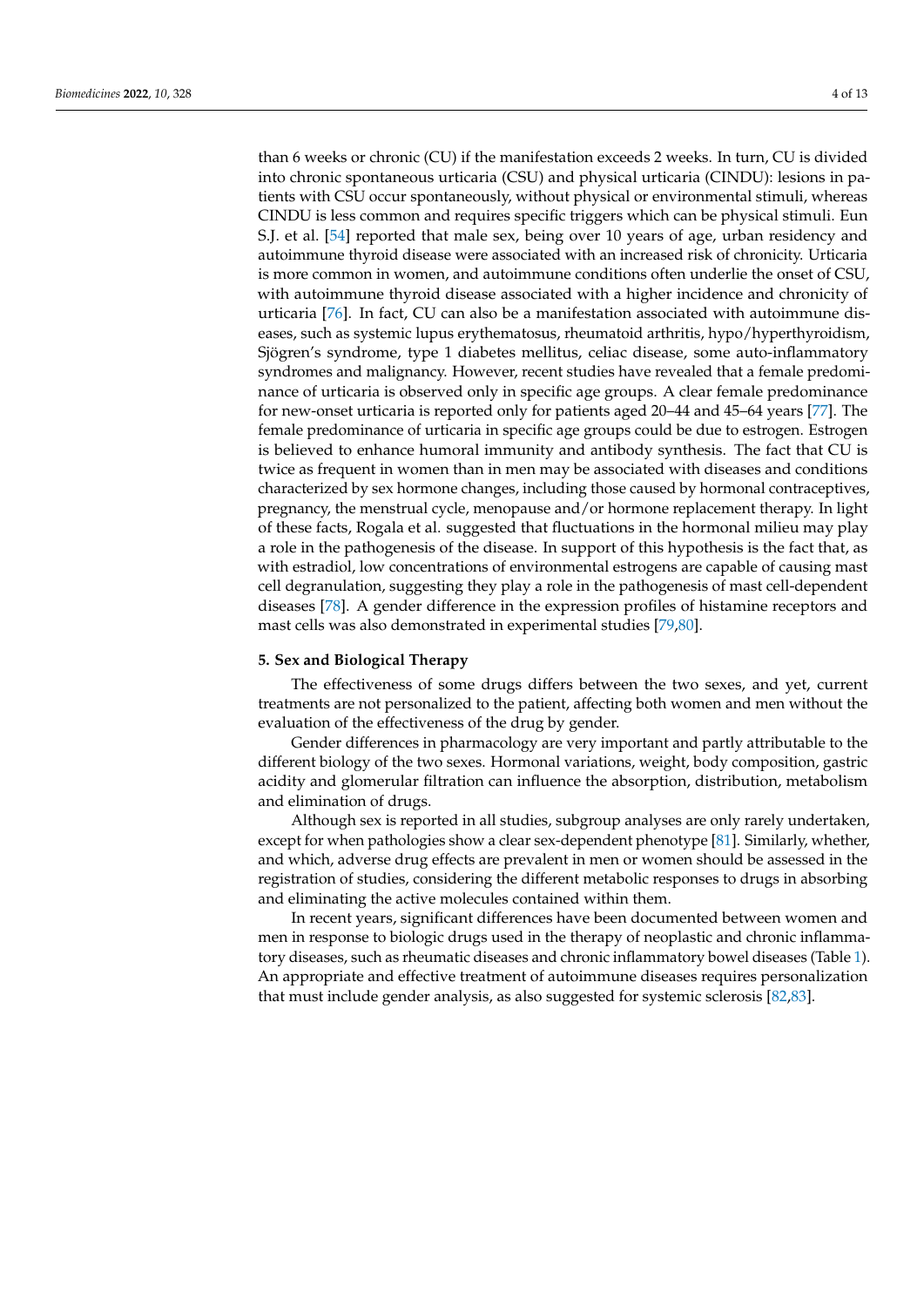| Reference | <b>Title</b>                                                                                                                                                 | Journal                           |
|-----------|--------------------------------------------------------------------------------------------------------------------------------------------------------------|-----------------------------------|
| $[34]$    | Sex and Management of Rheumatoid Arthritis.                                                                                                                  | Clin. Rev. Allergy Immunol. 2019  |
| $[84]$    | Anti-TNF and sex hormones.                                                                                                                                   | Ann. N. Y. Acad. Sci. 2006        |
| $[85]$    | Gender Differences in Rheumatoid Arthritis: Interleukin-4 Plays an<br>Important Role.                                                                        | J Immunol Res. 2020               |
| $[86]$    | Sex differences in response to anti-tumor necrosis factor therapy in<br>early and established rheumatoid arthritis-results from the<br>DANBIO registry.      | J. Rheumatol. 2012                |
| $[87]$    | Long-term remission and biologic persistence rates: 12-year<br>real-world data.                                                                              | Arthritis Res. Ther. 2021         |
| [88]      | Body weight, gender and response to TNF- $\alpha$ blockers in axial<br>spondyloarthritis.                                                                    | Rheumatology (Oxford). 2014       |
| [89]      | Is there a sex bias in prescribing anti-tumour necrosis factor<br>medications to patients with rheumatoid arthritis? A nation-wide<br>cross-sectional study. | Ann. Rheum. Dis. 2012             |
| [90]      | Sex Differences in the Treatment of Psoriatic Arthritis: A Systematic<br>Literature Review.                                                                  | Isr. Med. Assoc. J. 2016          |
| $[91]$    | Increases in Sex Hormones during Anti-Tumor Necrosis Factor $\alpha$<br>Therapy in Adolescents with Crohn's Disease.                                         | J. Pediatr. 2016                  |
| $[92]$    | Downregulating testosterone levels enhance immunotherapy<br>efficiency.                                                                                      | Oncoimmunology 2021               |
| $[93]$    | Strategies for choosing a biologic for your patient with allergy or<br>asthma.                                                                               | Ann. Allergy Asthma Immunol. 2021 |
| $[94]$    | Targeted Molecular Therapies in Allergy and Rhinology.                                                                                                       | Otolaryngol. Head Neck Surg. 2021 |

<span id="page-4-0"></span>**Table 1.** Bibliography on sex differences in response to biological therapy.

Cutolo et al. [\[84\]](#page-11-1) evaluated patients with rheumatoid arthritis treated with anti-TNF therapies and observed the effect of these drugs on the balance of sex hormone production. The results of the ANTARES study of anti-TNF therapies suggest that TNF-blocking drugs work by blocking the conversion of hormones from androgens (anti-inflammatory) to estrogens (pro-inflammatory) in the synovium of RA patients. In fact, testosterone, according to in vitro studies, is able to increase the expression of the anti-inflammatory cytokine IL-10 and reduce the production of pro-inflammatory cytokines [\[84,](#page-11-1)[85\]](#page-11-2). Among men, better responses to anti-TNF therapy are reported compared to women [\[86\]](#page-11-3). A 12-year persistence and male gender are both predictors of failure of the initial biologic therapy in patients with rheumatoid arthritis and psoriatic arthritis [\[87\]](#page-11-4), while a lower efficacy of anti-TNF drugs is observed in females with axial spondyloarthritis [\[88\]](#page-11-5). Furthermore, there is a recognized sex bias in the treatment of rheumatic diseases with biologics [\[89](#page-11-6)[,90\]](#page-11-7). Initiation of anti-TNF- $\alpha$  therapy in Crohn's disease results in a rapid and significant increase in gonadotropin levels and sex hormones, together with a reduction in inflammation [\[91\]](#page-11-8). In oncology, it has been demonstrated that reducing testosterone levels can improve the efficacy of immunotherapy [\[92\]](#page-11-9). In allergology, there are several biologic drugs currently authorized, but very little is known about potential gender differences in their efficacy and safety [\[93,](#page-11-10)[94\]](#page-11-11).

#### **6. Sex Difference in Omalizumab Therapy**

Biologics have recently been approved for the treatment of asthma which has been poorly controlled by first-line therapy.

These drugs, although expensive, are preferable to the prolonged use of systemic steroids in order to avoid side effects [\[95\]](#page-11-12). Milger et al. reported that women were more frequently treated with biological therapies than men. The increase in steroid use with age goes in parallel with increasing disease severity as measured by symptoms and lung function. The frequent use of systemic steroids should be avoided in preference of antibody therapies, in order to reduce the side effects [\[94\]](#page-11-11).

Habitual smoking was less present in asthmatic women than in men, resulting in better lung function [\[56\]](#page-9-18). One biological therapy is omalizumab (OmAb), a recombinant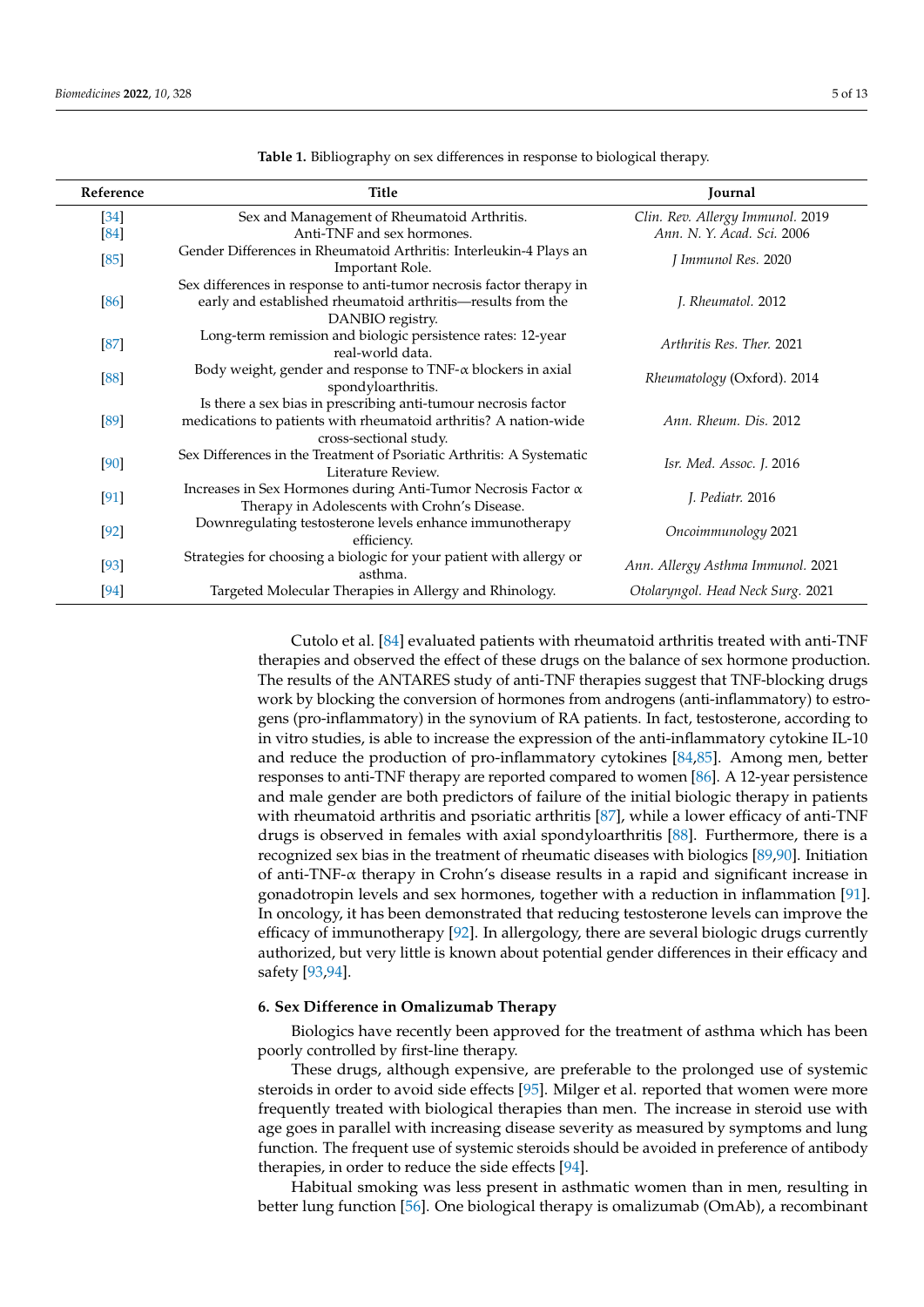

therapies, in order to reduce the side effects [94].

<span id="page-5-0"></span>DNA-derived humanized immunoglobulin G1K monoclonal antibody that selectively binds to free human IgE and pre-bound IgE [\[96\]](#page-11-13) (Figure [1\)](#page-5-0). binds to free human IgE and pre-bound IgE [96] (Figure 1). better lung function [56]. One biological therapy is omalizumab (OmAb), a recombinant DNA-derived humanized immunoglobulin G1K monoclonal antibody that selectively

Figure 1. Omalizumab works by: reducing the activity of IgG autoantibodies against FcεRI and IgE, reducing mast cell releasability, improving basophil IgE receptor function, reversing basopenia (increased percentage of basophils in the blood), reducing the activity of IgE autoantibodies, reducing the activity of intrinsically "abnormal" IgE, decreasing in vitro coagulation abnormalities and in the activity of intrinsically "abnormal" IgE, decreasing in vitro coagulation abnormalities and ducing the amount of FcεRI on plasmacytoid dendritic cells. reducing the amount of FcεRI on plasmacytoid dendritic cells.

Omalizumab (OmAb) is approved for the treatment of treatment-resistant allergic Omalizumab (OmAb) is approved for the treatment of treatment-resistant allergic asthma and CIU/CSU. In particular, as allergic asthma is most prevalent in childhood, asthma and CIU/CSU. In particular, as allergic asthma is most prevalent in childhood, most children with severe asthma are eligible for treatment with OmAb, for which there most children with severe asthma are eligible for treatment with OmAb, for which there is a greater wealth of experience in children than for anti-eosinophilic antibodies [\[96](#page-11-13)[–98\]](#page-11-14).

Although not yet authorized for wider use, omalizumab also appears effective in the Although not yet authorized for wider use, omalizumab also appears effective in the treatment of other diseases such as atopic dermatitis and food allergies [99–104] (Table 2). treatment of other diseases such as atopic dermatitis and food allergies [\[99](#page-11-15)[–104\]](#page-11-16) (Table [2\)](#page-6-0).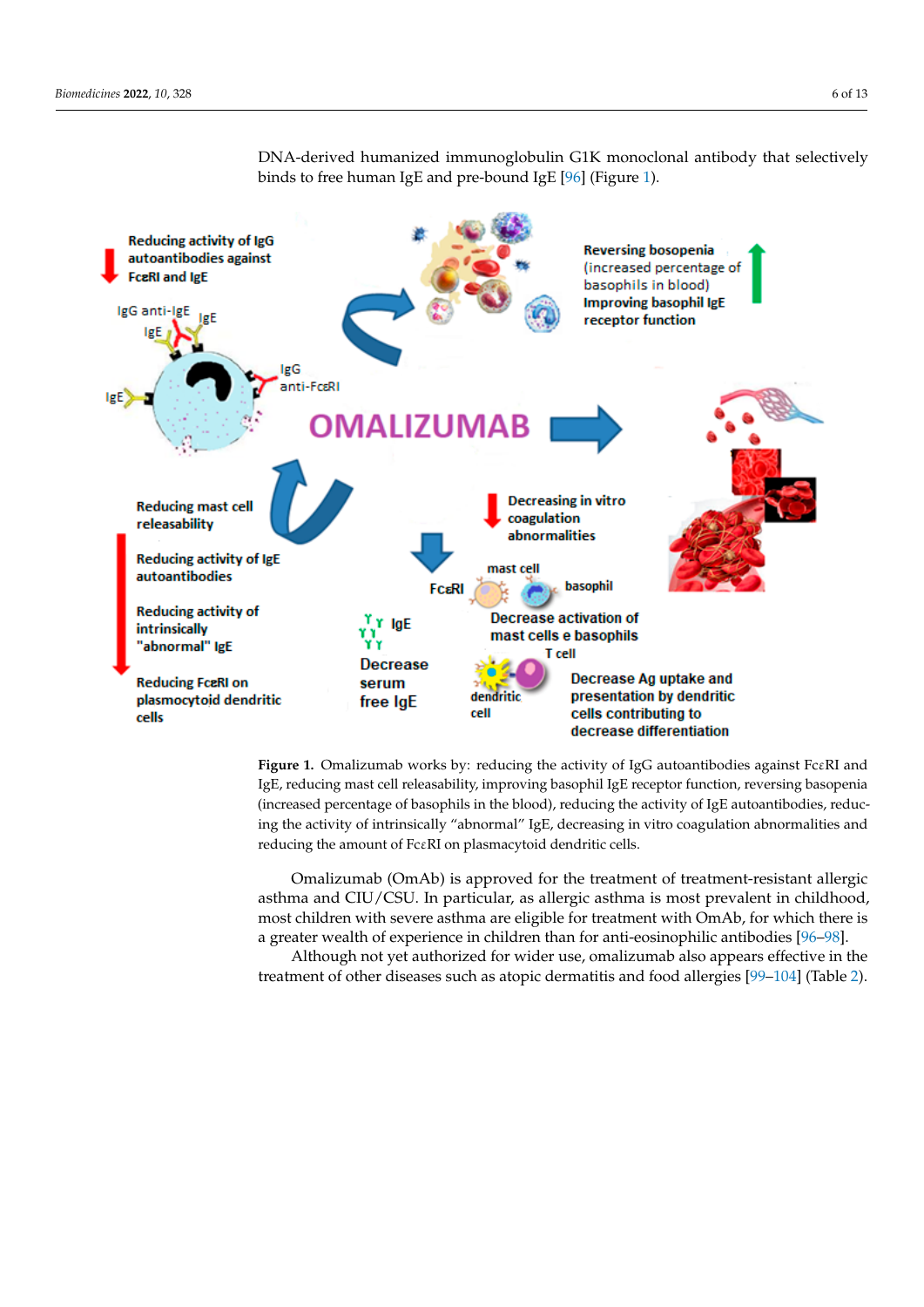| Reference          | <b>Title</b>                                                                                                                                                      | Journal                                                  |
|--------------------|-------------------------------------------------------------------------------------------------------------------------------------------------------------------|----------------------------------------------------------|
| $[95]$             | Asthma over the Adult Life Course: Gender and Hormonal Influences.                                                                                                | Clin. Chest Med. 2019                                    |
| $[96]$             | Age- and sex-dependent differences in patients with severe asthma<br>included in the German Asthma Net cohort.                                                    | Respir. Med. 2020                                        |
| $[97]$             | Translational Allergy and Omalizumab: The Pioneer.                                                                                                                | Journal of Pharmaceutical<br>Education and Research 2021 |
| $[98]$             | Successful Treatment With Omalizumab in a Child With Asthma and<br>Urticaria: A Clinical Case Report.                                                             | Front. Pediatr. 2019                                     |
| $[99]$             | Omalizumab an effective and safe alternative therapy in severe refractory<br>atopic dermatitis: A case report.                                                    | Medicine (Baltimore). 2018                               |
| $[100]$            | Food Allergy Insights: A Changing Landscape.                                                                                                                      | Arch. Immunol Ther. Exp.<br>(Warsz.) 2020                |
| $[101]$<br>$[102]$ | New Perspectives in Food Allergy.<br>Food Allergies and Ageing.                                                                                                   | Int. J. Mol. Sci. 2020<br>Int. J. Mol. Sci. 2019         |
| $[103]$            | Omalizumab effectiveness in patients with a previously failed oral<br>immunotherapy for severe milk allergy.                                                      | Immun. Inflamm. Dis. 2021                                |
| $[104]$            | Appraisal of the Real-World Effectiveness of Biologic Therapies in<br>Aspirin-Exacerbated Respiratory Disease.                                                    | J. Allergy Clin. Immunol. Pract.<br>2021                 |
| $[105]$            | Benefits of omalizumab on anxiety and depression in patients with<br>severe asthma.                                                                               | Caspian J. Intern. Med. 2018                             |
| $[106]$            | Improvement of patient-reported outcomes in severe allergic asthma by<br>omalizumab treatment: the real life observational PROXIMA study.                         | World Allergy Organ J. 2018                              |
| $[107]$            | Omalizumab Improves Quality of Life and Asthma Control in Chinese<br>Patients With Moderate to Severe Asthma: A Randomized Phase III<br>Study.                    | Allergy Asthma Immunol. Res.<br>2016                     |
| $[108]$            | Factors reducing omalizumab response in severe asthma.                                                                                                            | Eur. J. Intern. Med. 2018                                |
| $[109]$            | Obesity influences the outcomes of anti-IgE (omalizumab) therapy of<br>asthma.                                                                                    | Clin. Exp. Allergy 2020                                  |
| $[110]$            | Gender bias in clinical trials of biological agents for severe asthma: A<br>systematic review.                                                                    | PLOS One 2021                                            |
| $[111]$            | Sex differences in the efficacy, safety, and tolerability of omalizumab after<br>1 year in Maltese patients with asthma.                                          | Ann. Allergy Asthma Immunol.<br>2017                     |
| $[112]$            | Solar Urticaria, a Disease with Many Dark Sides: Is Omalizumab the<br>Right Therapeutic Response? Reflections from a Clinical Case Report.                        | Open Med. (Wars.) 2019                                   |
| $[113]$            | Sex differences in the efficacy of Omalizumab in the treatment of chronic<br>spontaneous urticaria.                                                               | Int. J. Immunopathol. Pharmacol.<br>2021                 |
| $[114]$            | Analysis of clinical factors as possible predictors of response to<br>omalizumab and relapse after treatment discontinuation in chronic<br>spontaneous urticaria. | Dermatol. Ther. 2021                                     |

<span id="page-6-0"></span>**Table 2.** Bibliography on sex differences in allergy and response to omalizumab.

Treatment with OmAb improves the management of the disease and related symptoms, reducing rates of depression by 60% compared to inadequately controlled asthmatics [\[105\]](#page-11-22).

Nevertheless, Canonica et al. [\[106\]](#page-11-23) reported a gender difference in disease perception that appeared significantly worse in females after one year of therapy. In particular, some aspects of the disease such as symptom experience, level of concern about asthma and emotional impact were perceived to be significantly worse in females. The role of sex disparities is well recognized in asthma. International guidelines encourage the analysis of clinical data according to sex and gender, or both where appropriate, as gender bias is detectable in the design of published clinical trials. Omalizumab is the first biologic drug launched for asthma, and its trials began with a smaller proportion of women. Only in the two most recent trials of omalizumab was an analysis by sex performed [\[107–](#page-11-24)[111\]](#page-12-2). It is therefore important to consider sex as a variable when evaluating the response, as well as the other indicators, in order to understand if this can provide additional predictive information.

Omalizumab is also a safe and effective drug in the treatment of CSU in patients who are resistant to second-generation H1 antihistamine therapy [\[112\]](#page-12-3). The drug induces eosinophil apoptosis and inhibits T cell activation with an anti-inflammatory effect [\[115](#page-12-6)[,116\]](#page-12-7).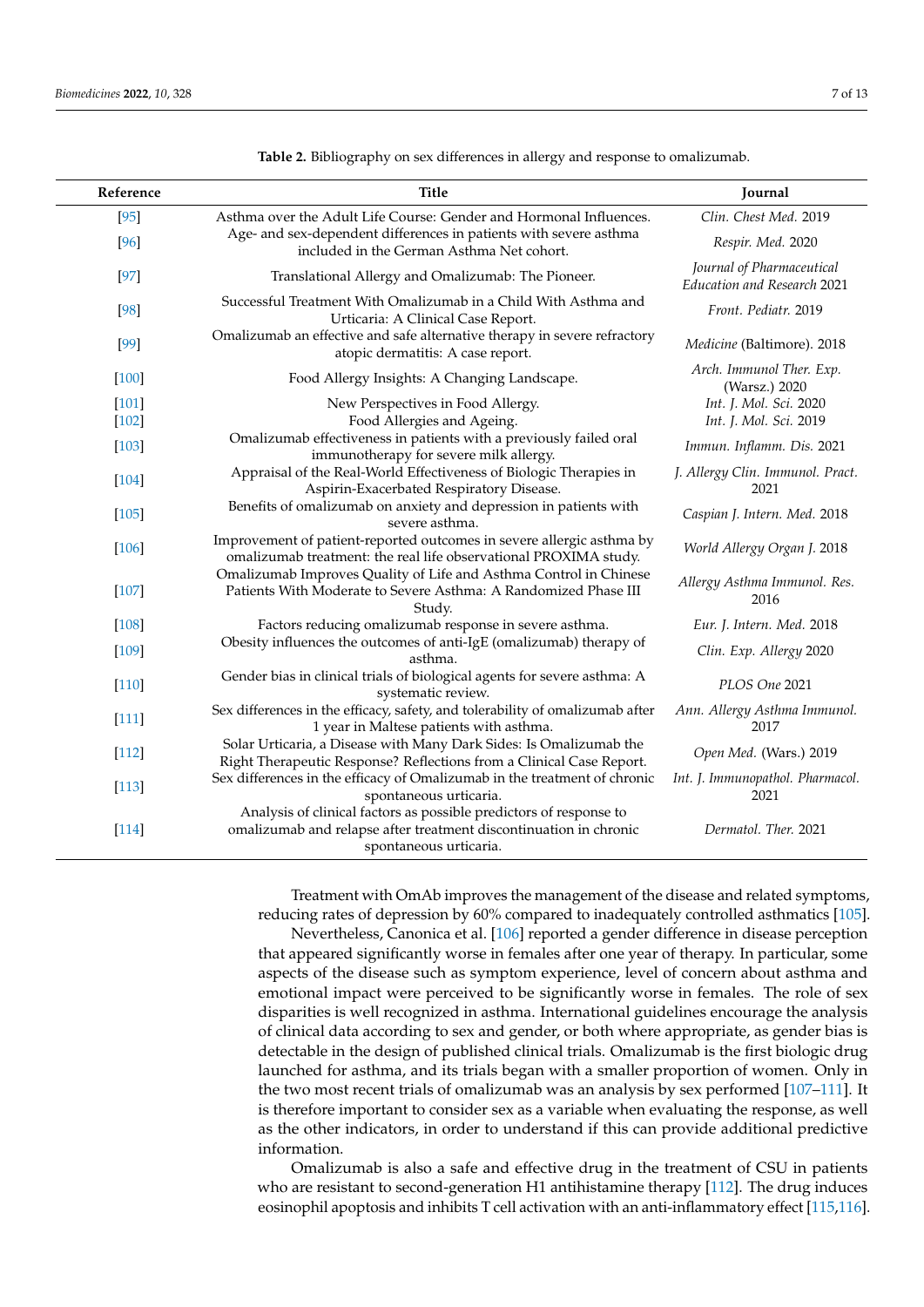Recent reports of the treatment of CSU with omalizumab describe a better response in women than in men. With respect to sex and recurrence, there is no correlation with age, body mass index, peripheral eosinophil counts, total IgE levels, D-dimer levels, plasma prothrombine levels or C-reactive protein, and no sex differences in tolerability or safety are observed [\[113\]](#page-12-4). In contrast, other authors found no significant differences in sex, age and thyroid autoimmunity between responders and non-responders in CSU patients treated with omalizumab [\[114\]](#page-12-5). The pathogenic role played by female hormones in CU and allergic asthma, both of which exhibit a good response to omalizumab and high prevalence in females, highlights the possible action of omalizumab directly on sex hormones, or indirectly on the downstream mechanisms they mediate. Further studies would be useful in order to better understand whether omalizumab acts differently between women and men and whether hormones are implicated in the mechanism of action.

## **A summary of the current knowledge of the role of sex in the action and efficacy of omalizumab is presented below:**

- Omalizumab is the first biologic therapy launched for asthma, its trials began with a smaller proportion of women and only the two most recent trials of omalizumab included an analysis by sex.
- Although asthma symptoms improve following omalizumab treatment, the overall perception of asthma is significantly worse in females compared to males at a 12-month follow-up visit.
- In the treatment of CSU, omalizumab may obtain a better response in women than in men.
- There are no sex differences in the tolerability and safety of omalizumab.
- A possible action of omalizumab on sex hormones, or indirectly on the downstream mechanisms mediated by them, can be hypothesized.

## **7. Conclusions**

Although the National Institutes of Health (NIH) of the United States indicated in 2014 that gender should be taken into account in studies and considered a biological variable, to date, there is still a long way to go on the topic. Gender medicine does not represent a separate branch of the medical field but an interdisciplinary dimension which, as such, must pervade all branches of medical knowledge in order to study the influence of sex and gender on human physiology and pathology. That is to say, sex and gender influence how pathologies develop and what the symptoms are, as well as prevention, diagnosis and therapy, in men and women. Among the various subspecialties of medicine, allergology and the most modern biotechnological treatments are particularly lacking from the point of view of gender studies. There is evidence of the importance of gender differences in allergic diseases and their treatment; however, research in this area is still in its infancy and there are fundamental gaps that need to be filled. It is not yet clear whether or not sex influences the action of omalizumab in its therapeutic uses; the literature reports conflicting data, although the key role of sex hormones in the prevalence and in some pathogenetic aspects of the mentioned pathologies necessitates further study in this field. We believe it is essential to investigate how allergic diseases differ between men and women in terms of prevention, clinical signs, therapeutic approach, prognosis and psychological and social impact. It is also necessary to pay particular attention to reproductive aspects, such as pregnancy and breastfeeding. For this purpose, it would be useful to: create a network of epidemiological datasets, specific for each condition and treatment, and platforms for sharing data; reassess the validity of clinical tests and scales currently in use, in the light of gender differences; conduct a thorough analysis of sex differences in biomarker data in large datasets, as well as the interaction of sex with clinical progression and other biomarkers; and ensure adequate representation of males and females in studies.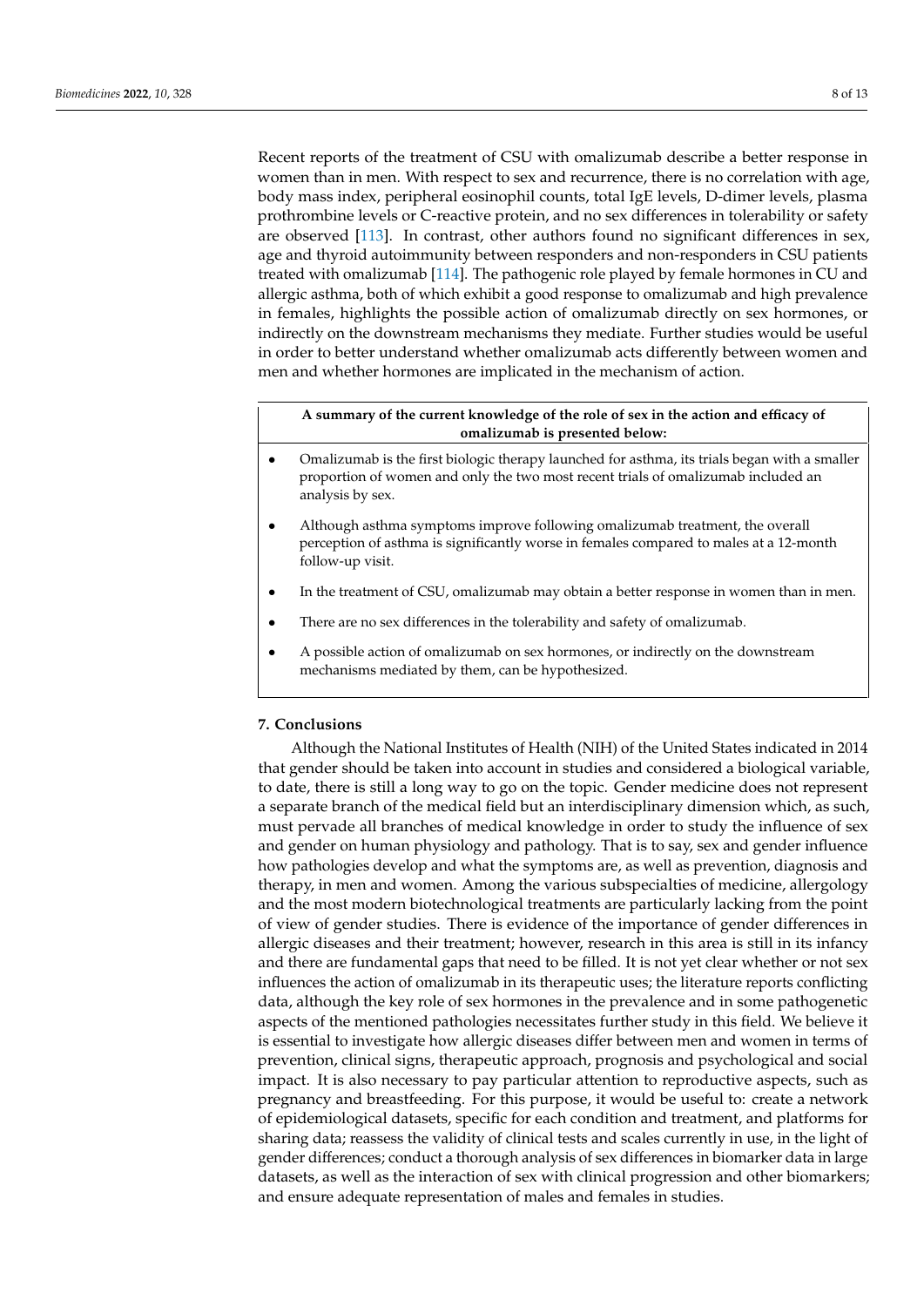**Funding:** This research received no external funding.

**Conflicts of Interest:** All authors declare no conflict of interest.

## **References**

- <span id="page-8-0"></span>1. Rizzetto, L.; Fava, F.; Tuohy, K.M.; Selmi, C. Connecting the immune system, systemic chronic inflammation and the gut microbiome: The role of sex. *J. Autoimmun.* **2018**, *92*, 12–34. [\[CrossRef\]](http://doi.org/10.1016/j.jaut.2018.05.008) [\[PubMed\]](http://www.ncbi.nlm.nih.gov/pubmed/29861127)
- <span id="page-8-1"></span>2. Casimir, G.J.; Lefèvre, N.; Corazza, F.; Duchateau, J.; Chamekh, M. The Acid—Base Balance and Gender in Inflammation: A Mini-Review. *Front. Immunol.* **2018**, *9*, 475. [\[CrossRef\]](http://doi.org/10.3389/fimmu.2018.00475) [\[PubMed\]](http://www.ncbi.nlm.nih.gov/pubmed/29593728)
- <span id="page-8-2"></span>3. Klein, S.L.; Morgan, R. The impact of sex and gender on immunotherapy outcomes. *Biol. Sex Differ.* **2020**, *11*, 24. [\[CrossRef\]](http://doi.org/10.1186/s13293-020-00301-y) [\[PubMed\]](http://www.ncbi.nlm.nih.gov/pubmed/32366281)
- <span id="page-8-3"></span>4. Spoletini, I.; Vitale, C.; Malorni, W.; Rosano, G.M.C. Sex Differences in Drug Effects: Interaction with Sex Hormones in Adult Life. *Handb. Exp. Pharmacol.* **2012**, *214*, 91–105. [\[CrossRef\]](http://doi.org/10.1007/978-3-642-30726-3_5)
- <span id="page-8-4"></span>5. Sirufo, M.M.; Magnanimi, L.M.; Ginaldi, L.; De Martinis, M. Letter to the Editor: Anorexia nervosa, immunity and autoimmunity. *Autoimmun. Rev.* **2022**, *21*, 103040. [\[CrossRef\]](http://doi.org/10.1016/j.autrev.2022.103040) [\[PubMed\]](http://www.ncbi.nlm.nih.gov/pubmed/35016082)
- <span id="page-8-5"></span>6. Pan, Z.; Chang, C. Gender and the regulation of longevity: Implications for autoimmunity. *Autoimmun. Rev.* **2012**, *11*, A393–A403. [\[CrossRef\]](http://doi.org/10.1016/j.autrev.2011.12.004) [\[PubMed\]](http://www.ncbi.nlm.nih.gov/pubmed/22182796)
- 7. Nussinovitch, U.; Shoenfeld, Y. The role of gender and organ specific autoimmunity. *Autoimmun. Rev.* **2012**, *11*, A377–A385. [\[CrossRef\]](http://doi.org/10.1016/j.autrev.2011.11.001)
- 8. Desai, M.K.; Brinton, R.D. Autoimmune Disease in Women: Endocrine Transition and Risk Across the Lifespan. *Front. Endocrinol.* **2019**, *10*, 265. [\[CrossRef\]](http://doi.org/10.3389/fendo.2019.00265)
- <span id="page-8-17"></span>9. Pace, S.; Sautebin, L.; Werz, O. Sex-biased eicosanoid biology: Impact for sex differences in inflammation and consequences for pharmacotherapy. *Biochem. Pharmacol.* **2017**, *145*, 1–11. [\[CrossRef\]](http://doi.org/10.1016/j.bcp.2017.06.128)
- 10. Libert, C.; Dejager, L.; Pinheiro, I. The X chromosome in immune functions: When a chromosome makes the difference. *Nat. Rev. Immunol.* **2010**, *10*, 594–604. [\[CrossRef\]](http://doi.org/10.1038/nri2815)
- 11. Short, S.E.; Yang, Y.C.; Jenkins, T.M. Sex, Gender, Genetics, and Health. *Am. J. Public Health* **2013**, *103* (Suppl. 1), S93–S101. [\[CrossRef\]](http://doi.org/10.2105/AJPH.2013.301229) [\[PubMed\]](http://www.ncbi.nlm.nih.gov/pubmed/23927517)
- <span id="page-8-6"></span>12. Bartz, D.; Chitnis, T.; Kaiser, U.B.; Rich-Edwards, J.W.; Rexrode, K.M.; Pennell, P.B.; Goldstein, J.M.; O'Neal, M.A.; LeBoff, M.; Behn, M.; et al. Clinical Advances in Sex- and Gender-Informed Medicine to Improve the Health of All: A Review. *JAMA Intern. Med.* **2020**, *180*, 574–583. [\[CrossRef\]](http://doi.org/10.1001/jamainternmed.2019.7194) [\[PubMed\]](http://www.ncbi.nlm.nih.gov/pubmed/32040165)
- <span id="page-8-7"></span>13. Sakiani, S.; Olsen, N.J.; Kovacs, W. Gonadal steroids and humoral immunity. *Nat. Rev. Endocrinol.* **2013**, *9*, 56–62. [\[CrossRef\]](http://doi.org/10.1038/nrendo.2012.206) [\[PubMed\]](http://www.ncbi.nlm.nih.gov/pubmed/23183675)
- 14. Irelli, A.; Sirufo, M.M.; D'Ugo, C.; Ginaldi, L.; De Martinis, M. Sex and Gender Influences on Cancer Immunotherapy Response. *Biomedicines.* **2020**, *8*, 232. [\[CrossRef\]](http://doi.org/10.3390/biomedicines8070232) [\[PubMed\]](http://www.ncbi.nlm.nih.gov/pubmed/32708265)
- <span id="page-8-8"></span>15. Cutolo, M.; Straub, R.H. Sex steroids and autoimmune rheumatic diseases: State of the art. *Nat. Rev. Rheumatol.* **2020**, *16*, 628–644. [\[CrossRef\]](http://doi.org/10.1038/s41584-020-0503-4)
- <span id="page-8-9"></span>16. Liston, A.; Humblet-Baron, S.; Duffy, D.; Goris, A. Human immune diversity: From evolution to modernity. *Nat. Immunol.* **2021**, *22*, 1479–1489. [\[CrossRef\]](http://doi.org/10.1038/s41590-021-01058-1)
- 17. Chowdhury, N.U.; Guntur, V.P.; Newcomb, D.C.; Wechsler, M.E. Sex and gender in asthma. *Eur. Respir. Rev.* **2021**, *30*, 210067. [\[CrossRef\]](http://doi.org/10.1183/16000617.0067-2021)
- 18. Pinto, J.A.; Araujo, J.M.; Gómez, H.L. Sex, immunity, and cancer. *Biochim. Biophys. Acta Rev. Cancer* **2021**, *1877*, 188647. [\[CrossRef\]](http://doi.org/10.1016/j.bbcan.2021.188647)
- <span id="page-8-10"></span>19. De Martinis, M.; Sirufo, M.M.; Polsinelli, M.; Placidi, G.; Di Silvestre, D.; Ginaldi, L. Gender Differences in Osteoporosis: A Single-Center Observational Study. *World J. Mens. Health* **2021**, *39*, 750–759. [\[CrossRef\]](http://doi.org/10.5534/wjmh.200099)
- <span id="page-8-11"></span>20. Shepherd, R.; Cheung, A.S.; Pang, K.; Saffery, R.; Novakovic, B. Sexual Dimorphism in Innate Immunity: The Role of Sex Hormones and Epigenetics. *Front. Immunol.* **2021**, *11*, 604000. [\[CrossRef\]](http://doi.org/10.3389/fimmu.2020.604000)
- <span id="page-8-12"></span>21. Kaplan, M.J.; Radic, M. Neutrophil Extracellular Traps: Double-Edged Swords of Innate Immunity. *J. Immunol.* **2012**, *189*, 2689–2695. [\[CrossRef\]](http://doi.org/10.4049/jimmunol.1201719) [\[PubMed\]](http://www.ncbi.nlm.nih.gov/pubmed/22956760)
- <span id="page-8-13"></span>22. Molloy, E.J.; O'Neill, A.J.; Grantham, J.J.; Sheridan-Pereira, M.; Fitzpatrick, J.M.; Webb, D.W.; Watson, R.W.G. Sex-specific alterations in neutrophil apoptosis: The role of estradiol and progesterone. *Blood* **2003**, *102*, 2653–2659. [\[CrossRef\]](http://doi.org/10.1182/blood-2003-02-0649) [\[PubMed\]](http://www.ncbi.nlm.nih.gov/pubmed/12791649)
- <span id="page-8-14"></span>23. Giaglis, S.; Stoikou, M.; Chowdhury, C.S.; Schaefer, G.; Grimolizzi, F.; Rossi, S.W.; Hoesli, I.M.; Lapaire, O.; Hasler, P.; Hahn, S. Multimodal Regulation of NET Formation in Pregnancy: Progesterone Antagonizes the Pro-NETotic Effect of Estrogen and G-CSF. *Front. Immunol.* **2016**, *7*, 565. [\[CrossRef\]](http://doi.org/10.3389/fimmu.2016.00565) [\[PubMed\]](http://www.ncbi.nlm.nih.gov/pubmed/27994595)
- <span id="page-8-15"></span>24. Xing, E.; Billi, A.C.; Gudjonsson, J.E. Sex Bias and Autoimmune Diseases. *J. Investig. Dermatol.* **2021**, in press. [\[CrossRef\]](http://doi.org/10.1016/j.jid.2021.06.008)
- <span id="page-8-16"></span>25. Truchetet, M.E.; Brembilla, N.C.; Chizzolini, C. Current Concepts on the Pathogenesis of Systemic Sclerosis. *Clin. Rev. Allergy Immunol.* **2021**, 1–22. [\[CrossRef\]](http://doi.org/10.1007/s12016-021-08889-8) [\[PubMed\]](http://www.ncbi.nlm.nih.gov/pubmed/34487318)
- 26. Gleicher, N.; Barad, D.H. Gender as risk factor for autoimmune diseases. *J. Autoimmun.* **2007**, *28*, 1–6. [\[CrossRef\]](http://doi.org/10.1016/j.jaut.2006.12.004)
- 27. Knudsen, G.P.S.; Harbo, H.F.; Smestad, C.; Celius, E.G.; Akesson, E.; Oturai, A.; Ryder, L.P.; Spurkland, A.; Ørstavik, K.H. X chromosome inactivation in females with multiple sclerosis. *Eur. J. Neurol.* **2007**, *14*, 1392–1396. [\[CrossRef\]](http://doi.org/10.1111/j.1468-1331.2007.01987.x)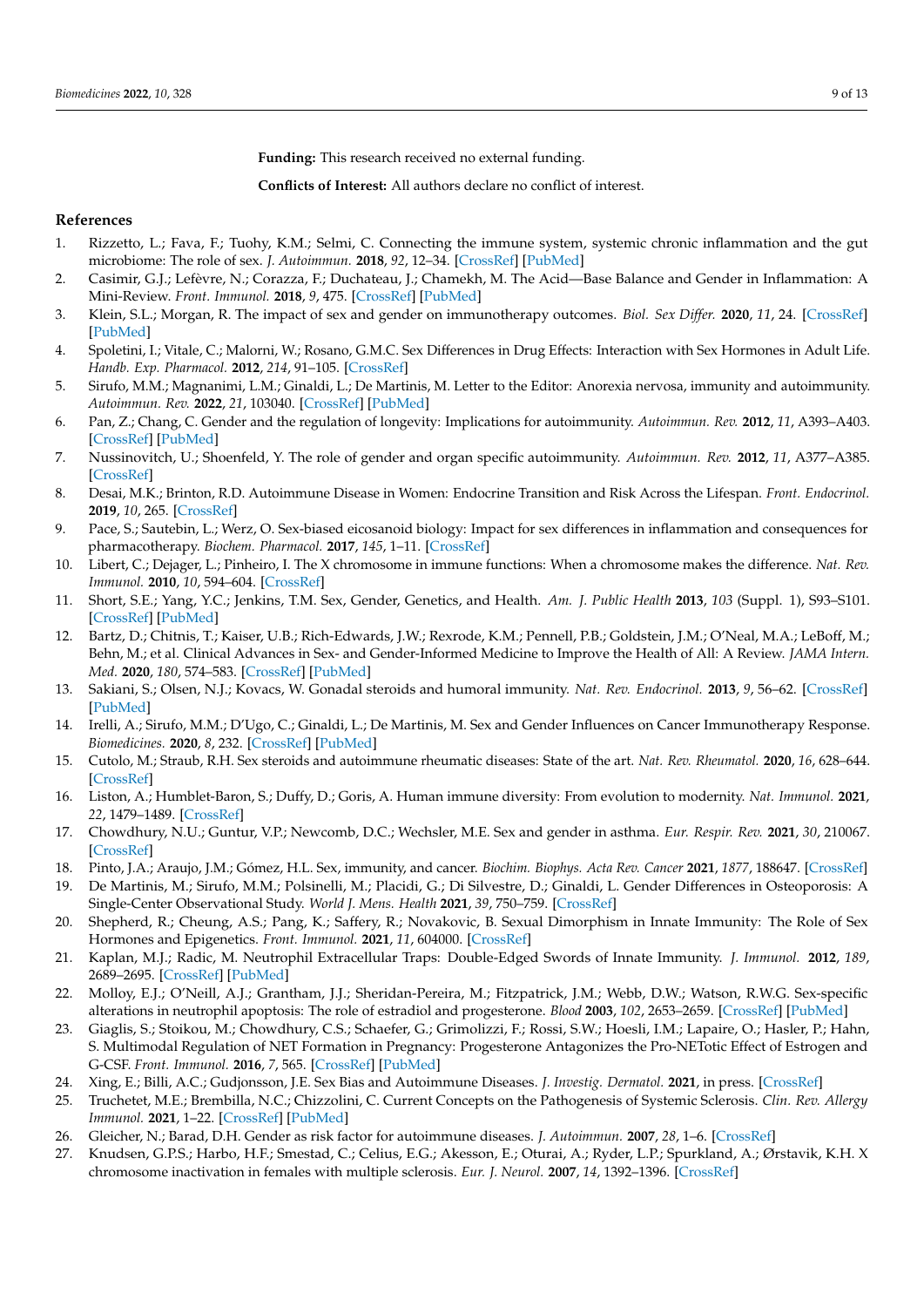- 28. Selmi, C.; Invernizzi, P.; Gershwin, M.E. The X chromosome and systemic sclerosis. *Curr. Opin. Rheumatol.* **2006**, *18*, 601–605. [\[CrossRef\]](http://doi.org/10.1097/01.bor.0000245718.56770.a4)
- 29. Brix, T.H.; Knudsen, G.P.S.; Kristiansen, M.; Kyvik, K.O.; Ørstavik, K.H.; Hegedüs, L. High Frequency of Skewed X-Chromosome Inactivation in Females with Autoimmune Thyroid Disease: A Possible Explanation for the Female Predisposition to Thyroid Autoimmunity. *J. Clin. Endocrinol. Metab.* **2005**, *90*, 5949–5953. [\[CrossRef\]](http://doi.org/10.1210/jc.2005-1366)
- <span id="page-9-0"></span>30. Ysrraelit, M.C.; Correale, J. Impact of sex hormones on immune function and multiple sclerosis development. *Immunology* **2019**, *156*, 9–22. [\[CrossRef\]](http://doi.org/10.1111/imm.13004)
- <span id="page-9-1"></span>31. Migliore, L.; Nicolì, V.; Stoccoro, A. Gender Specific Differences in Disease Susceptibility: The Role of Epigenetics. *Biomedicines* **2021**, *9*, 652. [\[CrossRef\]](http://doi.org/10.3390/biomedicines9060652) [\[PubMed\]](http://www.ncbi.nlm.nih.gov/pubmed/34200989)
- <span id="page-9-2"></span>32. Margery-Muir, A.A.; Bundell, C.; Nelson, D.; Groth, D.M.; Wetherall, J.D. Gender balance in patients with systemic lupus erythematosus. *Autoimmun. Rev.* **2017**, *16*, 258–268. [\[CrossRef\]](http://doi.org/10.1016/j.autrev.2017.01.007) [\[PubMed\]](http://www.ncbi.nlm.nih.gov/pubmed/28137478)
- <span id="page-9-3"></span>33. Gable, K.L.; Hobson-Webb, L.D. What is the significance of gender difference in myasthenia gravis? *Muscle Nerve* **2021**, *64*, 515–516. [\[CrossRef\]](http://doi.org/10.1002/mus.27397) [\[PubMed\]](http://www.ncbi.nlm.nih.gov/pubmed/34383342)
- <span id="page-9-20"></span>34. Favalli, E.G.; Biggioggero, M.; Crotti, C.; Becciolini, A.; Raimondo, M.G.; Meroni, P.L. Sex and Management of Rheumatoid Arthritis. *Clin. Rev. Allergy Immunol.* **2018**, *56*, 333–345. [\[CrossRef\]](http://doi.org/10.1007/s12016-018-8672-5)
- 35. Magyari, M. Gender differences in multiple sclerosis epidemiology and treatment response. *Dan. Med. J.* **2016**, *63*, B521.
- 36. Sohn, E. Why autoimmunity is most common in women. *Nature* **2021**, *595*, S51–S53. [\[CrossRef\]](http://doi.org/10.1038/d41586-021-01836-9)
- <span id="page-9-4"></span>37. Reyes-García, J.; Montaño, L.M.; Carbajal-García, A.; Wang, Y.-X. Sex Hormones and Lung Inflammation. *Adv. Exp. Med. Biol.* **2021**, *1304*, 259–321. [\[CrossRef\]](http://doi.org/10.1007/978-3-030-68748-9_15)
- <span id="page-9-5"></span>38. Wagtmans, M.J.; Verspaget, H.W.; Lamers, C.B.H.W.; van Hogezand, R.A. Gender-Related Differences in the Clinical Course of Crohn's Disease. *Am. J. Gastroenterol.* **2001**, *96*, 1541–1546. [\[CrossRef\]](http://doi.org/10.1111/j.1572-0241.2001.03755.x)
- 39. Brant, S.R.; Nguyen, G.C. Is there a gender difference in the prevalence of Crohn's disease or ulcerative colitis? *Inflamm. Bowel Dis.* **2008**, *14*, S2–S3. [\[CrossRef\]](http://doi.org/10.1097/00054725-200810001-00002)
- <span id="page-9-6"></span>40. Rustgi, S.D.; Kayal, M.; Shah, S.C. Sex-based differences in inflammatory bowel diseases: A review. *Ther. Adv. Gastroenterol.* **2020**, *13*, 1756284820915043. [\[CrossRef\]](http://doi.org/10.1177/1756284820915043)
- <span id="page-9-7"></span>41. Spence, J.D.; Pilote, L. Importance of sex and gender in atherosclerosis and cardiovascular disease. *Atherosclerosis* **2015**, *241*, 208–210. [\[CrossRef\]](http://doi.org/10.1016/j.atherosclerosis.2015.04.806) [\[PubMed\]](http://www.ncbi.nlm.nih.gov/pubmed/25980844)
- <span id="page-9-8"></span>42. Shufelt, C.L.; Pacheco, C.; Tweet, M.S.; Miller, V.M. Sex-Specific Physiology and Cardiovascular Disease. *Adv. Exp. Med. Biol.* **2018**, *1065*, 433–454. [\[CrossRef\]](http://doi.org/10.1007/978-3-319-77932-4_27) [\[PubMed\]](http://www.ncbi.nlm.nih.gov/pubmed/30051400)
- <span id="page-9-9"></span>43. Nishio, S.; Maruyama, Y.; Sugano, N.; Hosoya, T.; Yokoo, T.; Kuriyama, S. Gender interaction of uric acid in the development of hypertension. *Clin. Exp. Hypertens.* **2018**, *40*, 446–451. [\[CrossRef\]](http://doi.org/10.1080/10641963.2017.1392556) [\[PubMed\]](http://www.ncbi.nlm.nih.gov/pubmed/29182449)
- <span id="page-9-10"></span>44. Clebak, K.T.; Morrison, A.; Croad, J.R. Gout: Rapid Evidence Review. *Am. Fam. Phys.* **2020**, *102*, 533–538.
- <span id="page-9-11"></span>45. De Martinis, M.; Sirufo, M.M.; Suppa, M.; Di Silvestre, D.; Ginaldi, L. Sex and Gender Aspects for Patient Stratification in Allergy Prevention and Treatment. *Int. J. Mol. Sci.* **2020**, *21*, 1535. [\[CrossRef\]](http://doi.org/10.3390/ijms21041535)
- 46. De Martinis, M.; Sirufo, M.M.; Ginaldi, L. Allergy and Aging: An Old/New Emerging Health Issue. *Aging Dis.* **2017**, *8*, 162–175. [\[CrossRef\]](http://doi.org/10.14336/AD.2016.0831)
- 47. Laffont, S.; Guéry, J.-C. Deconstructing the sex bias in allergy and autoimmunity: From sex hormones and beyond. *Adv. Immunol.* **2019**, *142*, 35–64. [\[CrossRef\]](http://doi.org/10.1016/bs.ai.2019.04.001)
- 48. Aw, M.; Nair, P.; Salter, B.; Chen, R.; Machida, K.; Inman, M.; O'Byrne, P.M.; Gauvreau, G.M.; Sehmi, R. Effect of sex on group 2 innate lymphoid cells in the airways of mild and severe asthmatics. *Allergy* **2019**, *74*, 1397–1400. [\[CrossRef\]](http://doi.org/10.1111/all.13742)
- 49. Cusack, R.P.; Nagashima, A.; Sehmi, R. Airway Androgen Receptor Expression: Regulator of Sex Differences in Asthma? *Am. J. Respir. Crit. Care Med.* **2021**, *204*, 243–245. [\[CrossRef\]](http://doi.org/10.1164/rccm.202104-0869ED)
- <span id="page-9-12"></span>50. Chiarella, S.E.; Cardet, J.C.; Prakash, Y. Sex, Cells, and Asthma. *Mayo Clin. Proc.* **2021**, *96*, 1955–1969. [\[CrossRef\]](http://doi.org/10.1016/j.mayocp.2020.12.007)
- <span id="page-9-13"></span>51. Muñoz-Cruz, S.; Mendoza-Rodríguez, Y.; Castro, K.E.N.; Yepez-Mulia, L.; Morales-Montor, J. Gender-Related Effects of Sex Steroids on Histamine Release and FcεRI Expression in Rat Peritoneal Mast Cells. *J. Immunol. Res.* **2015**, *2015*, 351829. [\[CrossRef\]](http://doi.org/10.1155/2015/351829) [\[PubMed\]](http://www.ncbi.nlm.nih.gov/pubmed/25973435)
- <span id="page-9-14"></span>52. Vinnik, T.; Kreinin, A.; Abildinova, G.; Batpenova, G.; Kirby, M.; Pinhasov, A. Biological Sex and IgE Sensitization Influence Severity of Depression and Cortisol Levels in Atopic Dermatitis. *Dermatology* **2020**, *236*, 336–344. [\[CrossRef\]](http://doi.org/10.1159/000504388) [\[PubMed\]](http://www.ncbi.nlm.nih.gov/pubmed/31914445)
- <span id="page-9-15"></span>53. Al-Adawiyah, R.; Putera, A.M.; Astari, L.; Ariyanto, F.C. Determinant factors of recurrence atopic dermatitis symptoms in children: A cross-sectional study. *Ann. Med. Surg.* **2021**, *70*, 102847. [\[CrossRef\]](http://doi.org/10.1016/j.amsu.2021.102847) [\[PubMed\]](http://www.ncbi.nlm.nih.gov/pubmed/34603716)
- <span id="page-9-16"></span>54. Eun, S.J.; Lee, J.Y.; Kim, D.-Y.; Yoon, H.-S. Natural course of new-onset urticaria: Results of a 10-year follow-up, nationwide, population-based study. *Allergol. Int.* **2019**, *68*, 52–58. [\[CrossRef\]](http://doi.org/10.1016/j.alit.2018.05.011) [\[PubMed\]](http://www.ncbi.nlm.nih.gov/pubmed/29945815)
- <span id="page-9-17"></span>55. Dang, A.T.; Chundi, P.K.; Mousa, N.A.; Beyer, A.I.; Chansakulporn, S.; Venter, C.; Mersha, T.B.; Assa'Ad, A.H. The effect of age, sex, race/ethnicity, health insurance, and food specific serum immunoglobulin E on outcomes of oral food challenges. *World Allergy Organ. J.* **2020**, *13*, 100100. [\[CrossRef\]](http://doi.org/10.1016/j.waojou.2020.100100) [\[PubMed\]](http://www.ncbi.nlm.nih.gov/pubmed/32099590)
- <span id="page-9-18"></span>56. Ricciardolo, F.L.M.; Levra, S.; Sprio, A.E.; Bertolini, F.; Carriero, V.; Gallo, F.; Ciprandi, G. Asthma in the Real-World: The Relevance of Gender. *Int. Arch. Allergy Immunol.* **2020**, *181*, 462–466. [\[CrossRef\]](http://doi.org/10.1159/000506808) [\[PubMed\]](http://www.ncbi.nlm.nih.gov/pubmed/32203959)
- <span id="page-9-19"></span>57. Ciprandi, G.; Gallo, F. The impact of gender on asthma in the daily clinical practice. *Postgrad. Med.* **2018**, *130*, 271–273. [\[CrossRef\]](http://doi.org/10.1080/00325481.2018.1430447)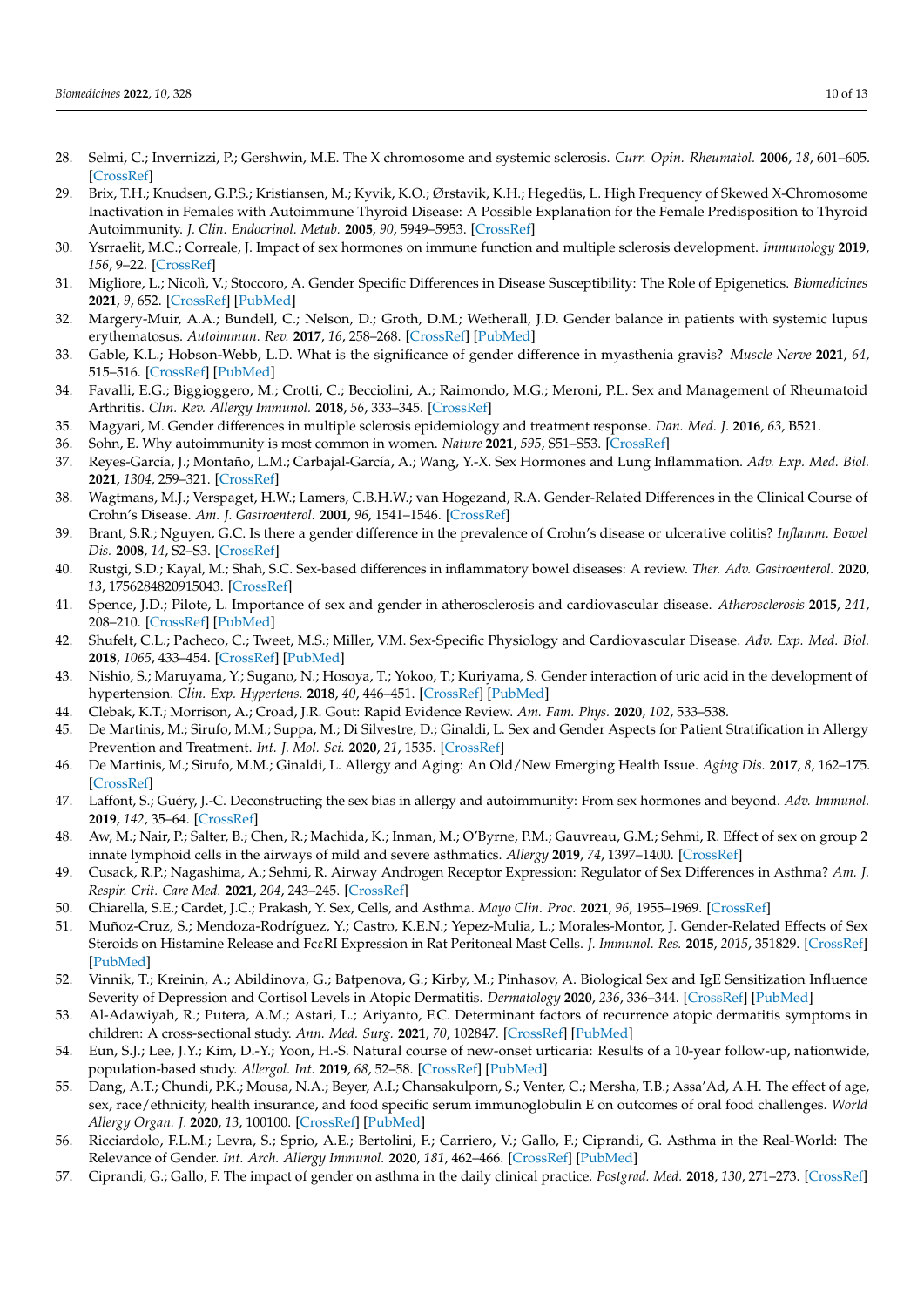- <span id="page-10-0"></span>58. Colombo, D.; Zagni, E.; Ferri, F.; Canonica, G.W.; the PROXIMA study centers. Gender differences in asthma perception and its impact on quality of life: A post hoc analysis of the PROXIMA (Patient Reported Outcomes and Xolair*®* In the Management of Asthma) study. *Allergy Asthma Clin. Immunol.* **2019**, *15*, 65. [\[CrossRef\]](http://doi.org/10.1186/s13223-019-0380-z)
- <span id="page-10-1"></span>59. Gibeon, D.; Batuwita, K.; Osmond, M.; Heaney, L.G.; Brightling, C.E.; Niven, R.; Mansur, A.; Chaudhuri, R.; Bucknall, C.E.; Rowe, A.; et al. Obesity-associated severe asthma represents a distinct clinical phenotype: Analysis of the British Thoracic Society Difficult Asthma Registry Patient cohort according to BMI. *Chest* **2013**, *143*, 406–414. [\[CrossRef\]](http://doi.org/10.1378/chest.12-0872) [\[PubMed\]](http://www.ncbi.nlm.nih.gov/pubmed/23064546)
- <span id="page-10-2"></span>60. Schleich, F.; Brusselle, G.; Louis, R.; Vandenplas, O.; Michils, A.; Pilette, C.; Peche, R.; Manise, M.; Joos, G. Heterogeneity of phenotypes in severe asthmatics. *Belg. Sev. Asthma Regist. (BSAR) Respir Med.* **2014**, *108*, 1723–1732.
- <span id="page-10-3"></span>61. Curto, E.; Crespo-Lessmann, A.; González-Gutiérrez, M.V.; Bardagí, S.; Cañete, C.; Pellicer, C.; Bazús, T.; Vennera, M.D.C.; Martínez, C.; Plaza, V. Is asthma in the elderly different? Functional and clinical characteristics of asthma in individuals aged 65 years and older. *Asthma Res. Pract.* **2019**, *5*, 2. [\[CrossRef\]](http://doi.org/10.1186/s40733-019-0049-x) [\[PubMed\]](http://www.ncbi.nlm.nih.gov/pubmed/30937177)
- <span id="page-10-4"></span>62. Ridolo, E.; Incorvaia, C.; Martignago, I.; Caminati, M.; Canonica, G.W.; Senna, G. Sex in Respiratory and Skin Allergies. *Clin. Rev. Allergy Immunol.* **2019**, *56*, 322–332. [\[CrossRef\]](http://doi.org/10.1007/s12016-017-8661-0) [\[PubMed\]](http://www.ncbi.nlm.nih.gov/pubmed/29306980)
- <span id="page-10-5"></span>63. Chandler, M.H.; Schuldheisz, S.; Phillips, B.A.; Muse, K.N. Premenstrual asthma: The effect of estrogen on symptoms, pulmonary function, and beta 2-receptors. *Pharmacother. J. Hum. Pharmacol. Drug Ther.* **1997**, *17*, 224–234.
- <span id="page-10-6"></span>64. Ambhore, N.S.; Kalidhindi, R.S.R.; Sathish, V. Sex-Steroid Signaling in Lung Diseases and Inflammation. *Adv Exp Med Biol.* **2021**, *1303*, 243–273. [\[CrossRef\]](http://doi.org/10.1007/978-3-030-63046-1_14)
- <span id="page-10-7"></span>65. Pignataro, F.; Bonini, M.; Forgione, A.; Melandri, S.; Usmani, O. Asthma and gender: The female lung. *Pharmacol. Res.* **2017**, *119*, 384–390. [\[CrossRef\]](http://doi.org/10.1016/j.phrs.2017.02.017)
- <span id="page-10-8"></span>66. Senna, G.; Latorre, M.; Bugiani, M.; Caminati, M.; Heffler, E.; Morrone, D.; Paoletti, G.; Parronchi, P.; Puggioni, F.; Blasi, F.; et al. Sex Differences in Severe Asthma: Results From Severe Asthma Network in Italy-SANI. *Allergy Asthma Immunol. Res.* **2021**, *13*, 219–228. [\[CrossRef\]](http://doi.org/10.4168/aair.2021.13.2.219)
- <span id="page-10-9"></span>67. Laffont, S.; Seillet, C.; Guéry, J.-C. Estrogen Receptor-Dependent Regulation of Dendritic Cell Development and Function. *Front. Immunol.* **2017**, *8*, 108. [\[CrossRef\]](http://doi.org/10.3389/fimmu.2017.00108)
- 68. Laffont, S.; Blanquart, E.; Savignac, M.; Cénac, C.; Laverny, G.; Metzger, D.; Girard, J.-P.; Belz, G.T.; Pelletier, L.; Seillet, C.; et al. Androgen signaling negatively controls group 2 innate lymphoid cells. *J. Exp. Med.* **2017**, *214*, 1581–1592. [\[CrossRef\]](http://doi.org/10.1084/jem.20161807)
- 69. Warren, K.J.; Sweeter, J.M.; Pavlik, J.A.; Nelson, A.J.; Devasure, J.M.; Dickinson, J.D.; Sisson, J.H.; Wyatt, T.A.; Poole, J.A. Sex differences in activation of lung-related type 2 innate lymphoid cells in experimental asthma. *Ann. Allergy Asthma Immunol.* **2016**, *118*, 233–234. [\[CrossRef\]](http://doi.org/10.1016/j.anai.2016.11.011)
- 70. Okuyama, K.; Hamanaka, Y.; Kawano, T.; Ohkawara, Y.; Takayanagi, M.; Kikuchi, T.; Ohno, I. T Cell Subsets Related with a Sex Difference in IL-5 Production. *Int. Arch. Allergy Immunol.* **2011**, *155* (Suppl. 1), 21–26. [\[CrossRef\]](http://doi.org/10.1159/000327261)
- 71. Okuyama, K.; Kashimura, T.; Kawano, T.; Ohkawara, Y.; Takayanagi, M.; Kikuchi, T.; Ohno, I. Higher Sensitivity of Male CD4+ T Cells to Suppressive Effects of CD8+ T Cells on IL-5 Production Compared to Female CD4+ T Cells. *Int. Arch. Allergy Immunol.* **2012**, *158* (Suppl. 1), 35–41. [\[CrossRef\]](http://doi.org/10.1159/000337759) [\[PubMed\]](http://www.ncbi.nlm.nih.gov/pubmed/22627364)
- <span id="page-10-10"></span>72. Martins, C.; Lima, J.; Nunes, G.; Borrego, L. Regulatory T and B Cells in Asthmatic Women: Variations From Pregnancy to Postpartum. *J. Investig. Allergy Clin. Immunol.* **2017**, *27*, 46–57. [\[CrossRef\]](http://doi.org/10.18176/jiaci.0086) [\[PubMed\]](http://www.ncbi.nlm.nih.gov/pubmed/28211345)
- <span id="page-10-11"></span>73. Matteis, M.; Polverino, F.; Spaziano, G.; Roviezzo, F.; Santoriello, C.; Sullo, N.; Bucci, M.R.; Rossi, F.; Polverino, M.; Owen, C.A.; et al. Effects of sex hormones on bronchial reactivity during the menstrual cycle. *BMC Pulm. Med.* **2014**, *14*, 108. [\[CrossRef\]](http://doi.org/10.1186/1471-2466-14-108) [\[PubMed\]](http://www.ncbi.nlm.nih.gov/pubmed/24984749)
- <span id="page-10-12"></span>74. Dunn, R.M.; Lehman, E.; Chinchilli, V.M.; Martin, R.J.; Boushey, H.A.; Israel, E.; Kraft, M.; Lazarus, S.C.; Lemanske, R.F.; Lugogo, N.L.; et al. Impact of Age and Sex on Response to Asthma Therapy. *Am. J. Respir. Crit. Care Med.* **2015**, *192*, 551–558. [\[CrossRef\]](http://doi.org/10.1164/rccm.201503-0426OC) [\[PubMed\]](http://www.ncbi.nlm.nih.gov/pubmed/26068329)
- <span id="page-10-13"></span>75. Lee, J.H.; Haselkorn, T.; Chipps, B.E.; Miller, D.P.; Wenzel, S.E.; For the Tenor Study Group. Gender Differences in IgE-Mediated Allergic Asthma in the Epidemiology and Natural History of Asthma: Outcomes and Treatment Regimens (TENOR) Study. *J. Asthma* **2006**, *43*, 179–184. [\[CrossRef\]](http://doi.org/10.1080/02770900600566405)
- <span id="page-10-14"></span>76. Bernstein, J.A.; Bouillet, L.; Caballero, T.; Staevska, M. Hormonal Effects on Urticaria and Angioedema Conditions. *J. Allergy Clin. Immunol. Pract.* **2021**, *9*, 2209–2219. [\[CrossRef\]](http://doi.org/10.1016/j.jaip.2021.04.021)
- <span id="page-10-15"></span>77. Choi, J.H. Medication Requirements for Disease Control Predict the Prognosis of Chronic Urticaria. *Allergy Asthma Immunol Res.* **2021**, *13*, 357–359. [\[CrossRef\]](http://doi.org/10.4168/aair.2021.13.3.357)
- <span id="page-10-16"></span>78. Kasperska-Zajac, A.; Brzoza, Z.; Rogala, B. Sex hormones and urticaria. *J. Dermatol. Sci.* **2008**, *52*, 79–86. [\[CrossRef\]](http://doi.org/10.1016/j.jdermsci.2008.04.002)
- <span id="page-10-17"></span>79. Chen, W.; Mempel, M.; Traidl-Hofmann, C.; Al Khusaei, S.; Ring, J. Gender aspects in skin diseases. *J. Eur. Acad. Dermatol. Venereol.* **2010**, *24*, 1378–1385. [\[CrossRef\]](http://doi.org/10.1111/j.1468-3083.2010.03668.x)
- <span id="page-10-18"></span>80. Ding, J.; Zhou, Y.; Khan, M.S.; Sy, R.N.; Khosa, F. Representation of sex, race, and ethnicity in pivotal clinical trials for dermatological drugs. *Int. J. Women's Dermatol.* **2021**, *7*, 428–434. [\[CrossRef\]](http://doi.org/10.1016/j.ijwd.2021.02.007)
- <span id="page-10-19"></span>81. Welch, V.; Doull, M.; Yoganathan, M.; Jull, J.; Boscoe, M.; Coen, S.E.; Marshall, Z.; Pardo, J.P.; Pederson, A.; Petkovic, J.; et al. Reporting of sex and gender in randomized controlled trials in Canada: A cross-sectional methods study. *Res. Integr. Peer Rev.* **2017**, *2*, 15. [\[CrossRef\]](http://doi.org/10.1186/s41073-017-0039-6) [\[PubMed\]](http://www.ncbi.nlm.nih.gov/pubmed/29451565)
- <span id="page-10-20"></span>82. De Martinis, M.; Ciccarelli, F.; Sirufo, M.M.; Ginaldi, L. An overview of environmental risk factors in systemic sclerosis. *Expert Rev. Clin. Immunol.* **2016**, *12*, 465–478. [\[CrossRef\]](http://doi.org/10.1586/1744666X.2016.1125782) [\[PubMed\]](http://www.ncbi.nlm.nih.gov/pubmed/26610037)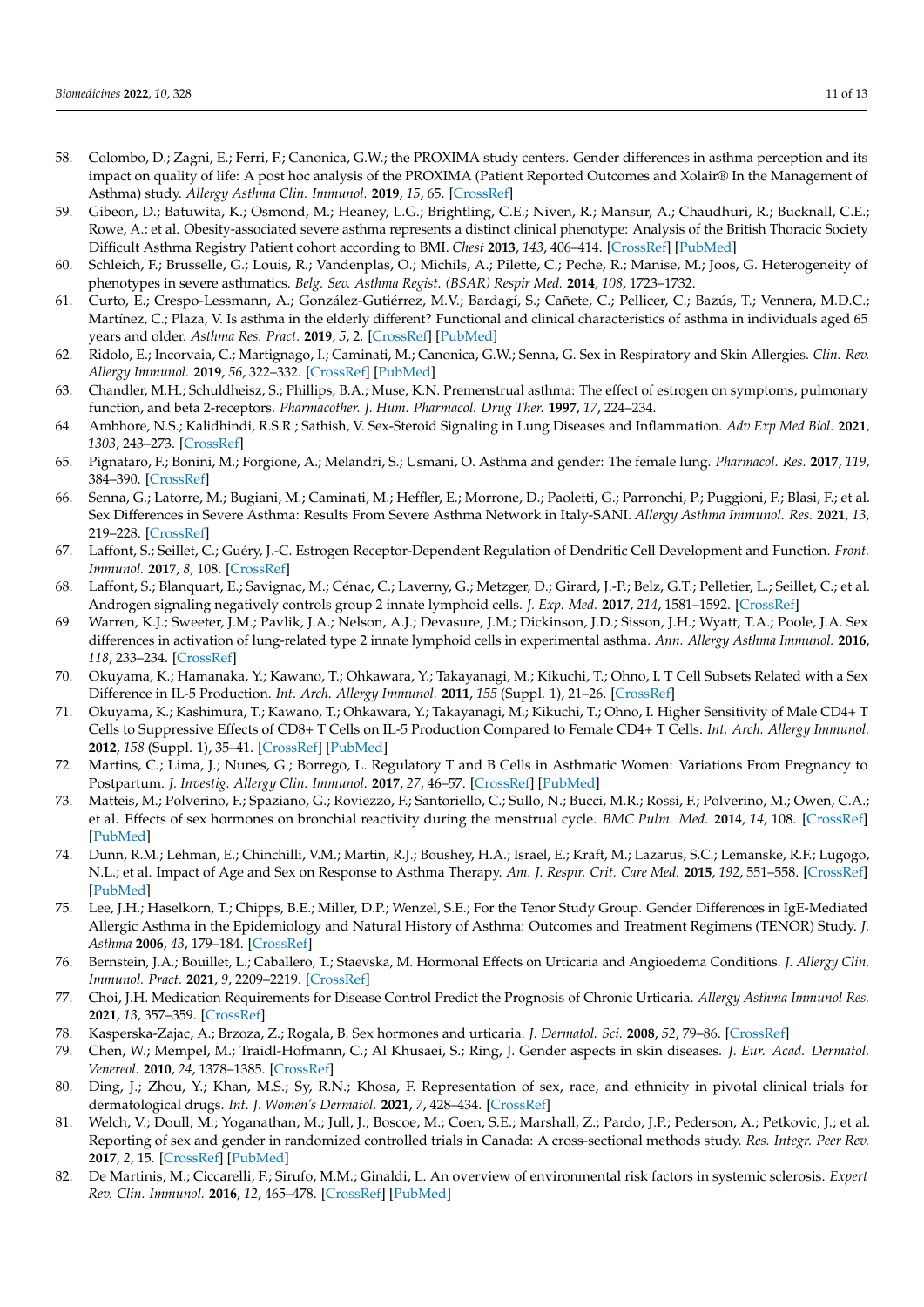- <span id="page-11-0"></span>83. Hughes, M.; Pauling, J.; Armstrong-James, L.; Denton, C.P.; Galdas, P.M.; Flurey, C. Gender-related differences in systemic sclerosis. *Autoimmun. Rev.* **2020**, *19*, 102494. [\[CrossRef\]](http://doi.org/10.1016/j.autrev.2020.102494) [\[PubMed\]](http://www.ncbi.nlm.nih.gov/pubmed/32062031)
- <span id="page-11-1"></span>84. Cutolo, M.; Sulli, A.; Capellino, S.; Villaggio, B.; Montagna, P.; Pizzorni, C.; Paolino, S.; Seriolo, B.; Felli, L.; Straub, R.H. Anti-TNF and Sex Hormones. *Ann. N. Y. Acad. Sci.* **2006**, *1069*, 391–400. [\[CrossRef\]](http://doi.org/10.1196/annals.1351.037) [\[PubMed\]](http://www.ncbi.nlm.nih.gov/pubmed/16855166)
- <span id="page-11-2"></span>85. Yu, C.; Liu, C.; Jiang, J.; Li, H.; Chen, J.; Chen, T.; Zhan, X. Gender Differences in Rheumatoid Arthritis: Interleukin-4 Plays an Important Role. *J. Immunol. Res.* **2020**, *2020*, 4121524. [\[CrossRef\]](http://doi.org/10.1155/2020/4121524) [\[PubMed\]](http://www.ncbi.nlm.nih.gov/pubmed/33426089)
- <span id="page-11-3"></span>86. Jawaheer, D.; Olsen, J.; Hetland, M.L. Sex Differences in Response to Anti-Tumor Necrosis Factor Therapy in Early and Established Rheumatoid Arthritis—Results from the DANBIO Registry. *J. Rheumatol.* **2012**, *39*, 46–53. [\[CrossRef\]](http://doi.org/10.3899/jrheum.110548) [\[PubMed\]](http://www.ncbi.nlm.nih.gov/pubmed/22089458)
- <span id="page-11-4"></span>87. Murray, K.; Turk, M.; Alammari, Y.; Young, F.; Gallagher, P.; Saber, T.; Fearon, U.; Veale, D.J. Long-term remission and biologic persistence rates: 12-year real-world data. *Arthritis Res. Ther.* **2021**, *23*, 25. [\[CrossRef\]](http://doi.org/10.1186/s13075-020-02380-z) [\[PubMed\]](http://www.ncbi.nlm.nih.gov/pubmed/33441191)
- <span id="page-11-5"></span>88. Gremese, E.; Bernardi, S.; Bonazza, S.; Nowik, M.; Peluso, G.; Massara, A.; Tolusso, B.; Messuti, L.; Miceli, M.C.; Zoli, A.; et al. Body weight, gender and response to TNF- blockers in axial spondyloarthritis. *Rheumatology* **2014**, *53*, 875–881. [\[CrossRef\]](http://doi.org/10.1093/rheumatology/ket433) [\[PubMed\]](http://www.ncbi.nlm.nih.gov/pubmed/24407233)
- <span id="page-11-6"></span>89. Arkema, E.V.; Neovius, M.; Joelsson, J.K.; Simard, J.F.; van Vollenhoven, R.F. Is there a sex bias in prescribing anti-tumour necrosis factor medications to patients with rheumatoid arthritis? A nation-wide cross-sectional study. *Ann. Rheum. Dis.* **2012**, *71*, 1203–1206. [\[CrossRef\]](http://doi.org/10.1136/annrheumdis-2011-200947)
- <span id="page-11-7"></span>90. Generali, E.; Sciré, C.A.; Cantarini, L.; Selmi, C. Sex Differences in the Treatment of Psoriatic Arthritis: A Systematic Literature Review. *Isr. Med. Assoc. J. IMAJ* **2016**, *18*, 203–208.
- <span id="page-11-8"></span>91. DeBoer, M.D.; Thayu, M.; Griffin, L.M.; Baldassano, R.N.; Denson, L.A.; Zemel, B.S.; Denburg, M.R.; Agard, H.E.; Herskovitz, R.; Long, J.; et al. Increases in Sex Hormones during Anti-Tumor Necrosis Factor α Therapy in Adolescents with Crohn's Disease. *J. Pediatr.* **2016**, *171*, 146–152.e2. [\[CrossRef\]](http://doi.org/10.1016/j.jpeds.2016.01.003) [\[PubMed\]](http://www.ncbi.nlm.nih.gov/pubmed/26873656)
- <span id="page-11-9"></span>92. Wang, L.; Jiang, G.; Jing, N.; Liu, X.; Zhuang, H.; Zeng, W.; Liang, W.; Liu, Z. Downregulating testosterone levels enhance immunotherapy efficiency. *OncoImmunology* **2021**, *10*, 1981570. [\[CrossRef\]](http://doi.org/10.1080/2162402X.2021.1981570) [\[PubMed\]](http://www.ncbi.nlm.nih.gov/pubmed/34595060)
- <span id="page-11-10"></span>93. Saco, T.; Ugalde, I.C.; Cardet, J.C.; Casale, T.B. Strategies for choosing a biologic for your patient with allergy or asthma. *Ann. Allergy Asthma Immunol.* **2021**, *127*, 627–637. [\[CrossRef\]](http://doi.org/10.1016/j.anai.2021.09.009) [\[PubMed\]](http://www.ncbi.nlm.nih.gov/pubmed/34642091)
- <span id="page-11-11"></span>94. Damask, C.C.; Ryan, M.W.; Casale, T.B.; Castro, M.; Franzese, C.B.; Lee, S.E.; Levy, J.M.; Lin, S.Y.; Lio, P.A.; Peters, A.T.; et al. Targeted Molecular Therapies in Allergy and Rhinology. *Otolaryngol. Head Neck Surg.* **2021**, *164* (Suppl. 1), S1–S21. [\[CrossRef\]](http://doi.org/10.1177/0194599820965233) [\[PubMed\]](http://www.ncbi.nlm.nih.gov/pubmed/33138725)
- <span id="page-11-12"></span>95. Zein, J.G.; Denson, J.; Wechsler, M.E. Asthma over the Adult Life Course: Gender and Hormonal Influences. *Clin. Chest Med.* **2019**, *40*, 149–161. [\[CrossRef\]](http://doi.org/10.1016/j.ccm.2018.10.009)
- <span id="page-11-13"></span>96. Milger, K.; Korn, S.; Buhl, R.; Hamelmann, E.; Herth, F.J.; Gappa, M.; Drick, N.; Fuge, J.; Suhling, H. Age- and sex-dependent differences in patients with severe asthma included in the German Asthma Net cohort. *Respir. Med.* **2020**, *162*, 105858. [\[CrossRef\]](http://doi.org/10.1016/j.rmed.2019.105858) [\[PubMed\]](http://www.ncbi.nlm.nih.gov/pubmed/31916535)
- <span id="page-11-17"></span>97. Sirufo, M.M.; De Pietro, F.; Bassino, E.M.; Ginaldi, L.; De Martinis, M. Translational Allergy and Omalizumab: The Pioneer. *Indian J. Pharm. Educ. Res.* **2021**, *55*, s259–s264. [\[CrossRef\]](http://doi.org/10.5530/ijper.55.1s.58)
- <span id="page-11-14"></span>98. Sirufo, M.M.; Ginaldi, L.; De Martinis, M. Successful Treatment With Omalizumab in a Child With Asthma and Urticaria: A Clinical Case Report. *Front. Pediatr.* **2019**, *7*, 213. [\[CrossRef\]](http://doi.org/10.3389/fped.2019.00213) [\[PubMed\]](http://www.ncbi.nlm.nih.gov/pubmed/31275903)
- <span id="page-11-15"></span>99. Sirufo, M.M.; De Martinis, M.; Ginaldi, L. Omalizumab an effective and safe alternative therapy in severe refractory atopic dermatitis: A case report. *Medicine* **2018**, *97*, e10897. [\[CrossRef\]](http://doi.org/10.1097/MD.0000000000010897) [\[PubMed\]](http://www.ncbi.nlm.nih.gov/pubmed/29901580)
- <span id="page-11-18"></span>100. De Martinis, M.; Sirufo, M.M.; Viscido, A.; Ginaldi, L. Food Allergy Insights: A Changing Landscape. *Arch. Immunol. Ther. Exp.* **2020**, *68*, 8–15. [\[CrossRef\]](http://doi.org/10.1007/s00005-020-00574-6)
- <span id="page-11-19"></span>101. De Martinis, M.; Sirufo, M.M.; Suppa, M.; Ginaldi, L. New Perspectives in Food Allergy. *Int. J. Mol. Sci.* **2020**, *21*, 1474. [\[CrossRef\]](http://doi.org/10.3390/ijms21041474) [\[PubMed\]](http://www.ncbi.nlm.nih.gov/pubmed/32098244)
- <span id="page-11-20"></span>102. De Martinis, M.; Sirufo, M.M.; Viscido, A.; Ginaldi, L. Food Allergies and Ageing. *Int. J. Mol. Sci.* **2019**, *20*, 5580. [\[CrossRef\]](http://doi.org/10.3390/ijms20225580) [\[PubMed\]](http://www.ncbi.nlm.nih.gov/pubmed/31717303)
- <span id="page-11-21"></span>103. Badina, L.; Belluzzi, B.; Contorno, S.; Bossini, B.; Benelli, E.; Barbi, E.; Berti, I. Omalizumab effectiveness in patients with a previously failed oral immunotherapy for severe milk allergy. *Immun. Inflamm. Dis.* **2021**, *10*, 117–120. [\[CrossRef\]](http://doi.org/10.1002/iid3.542) [\[PubMed\]](http://www.ncbi.nlm.nih.gov/pubmed/34623772)
- <span id="page-11-16"></span>104. Wangberg, H.; Bagsic, S.R.S.; Osuna, L.; White, A.A. Appraisal of the Real-World Effectiveness of Biologic Therapies in Aspirin-Exacerbated Respiratory Disease. *J. Allergy Clin. Immunol. Pract.* **2021**, *28*, S2213-2198(21)01056-4. [\[CrossRef\]](http://doi.org/10.1016/j.jaip.2021.09.030)
- <span id="page-11-22"></span>105. Uzer, F.; Ozbudak, O. Benefits of omalizumab on anxiety and depression in patients with severe asthma. *Casp. J. Intern. Med.* **2018**, *9*, 228–231. [\[CrossRef\]](http://doi.org/10.22088/CJIM.9.3.228)
- <span id="page-11-23"></span>106. Canonica, G.W.; Rottoli, P.; Bucca, C.; Zappa, M.C.; Michetti, G.; Macciocchi, B.; Caruso, C.; Santus, P.; Bartezaghi, M.; Rigoni, L. Improvement of patient-reported outcomes in severe allergic asthma by omalizumab treatment: The real life observational PROXIMA study. *World Allergy Organ. J.* **2018**, *11*, 33. [\[CrossRef\]](http://doi.org/10.1186/s40413-018-0214-3) [\[PubMed\]](http://www.ncbi.nlm.nih.gov/pubmed/30410639)
- <span id="page-11-24"></span>107. Li, J.; Kang, J.; Wang, C.; Yang, J.; Wang, L.; Kottakis, I.; Humphries, M.; Zhong, N.; China Omalizumab Study Group. Omalizumab Improves Quality of Life and Asthma Control in Chinese Patients With Moderate to Severe Asthma: A Randomized Phase III Study. *Allergy Asthma Immunol. Res.* **2016**, *8*, 319–328. [\[CrossRef\]](http://doi.org/10.4168/aair.2016.8.4.319)
- <span id="page-11-25"></span>108. Sposato, B.; Scalese, M.; Milanese, M.; Masieri, S.; Cavaliere, C.; Latorre, M.; Scichilone, N.; Matucci, A.; Vultaggio, A.; Ricci, A.; et al. Factors reducing omalizumab response in severe asthma. *Eur. J. Intern. Med.* **2018**, *52*, 78–85. [\[CrossRef\]](http://doi.org/10.1016/j.ejim.2018.01.026)